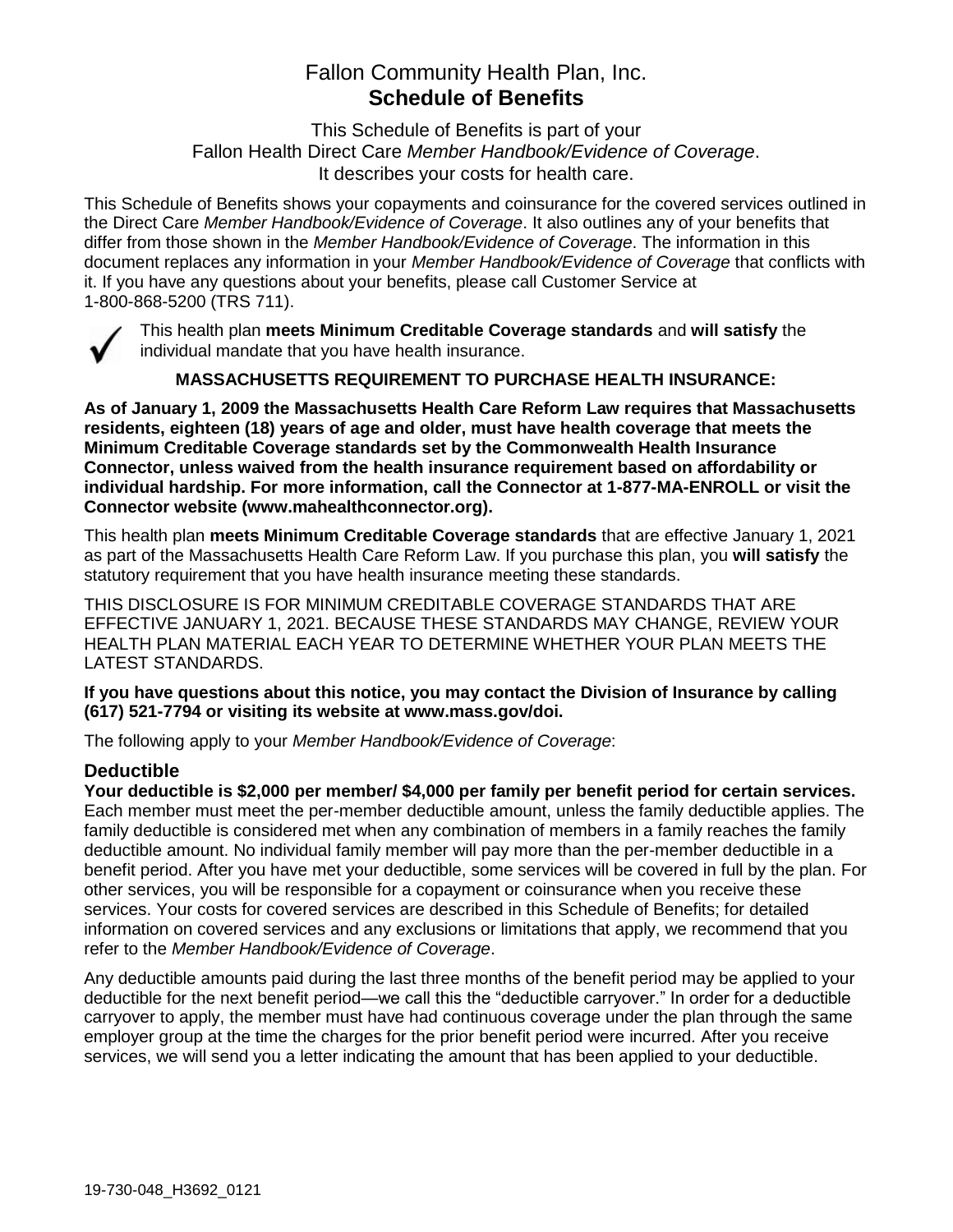# **Out-of-pocket maximum**

There is a limit to your out-of-pocket costs each benefit period. This is called your out-of-pocket maximum. The out-of-pocket maximum includes your deductible, coinsurance and copayments you pay. It does not include your plan premium. **Your out-of-pocket maximum is \$8,550 per member or \$17,100 per family**. Each member must meet the per-member out-of-pocket maximum, unless the family out-of-pocket maximum applies. The family out-of-pocket maximum is considered met when any combination of members in a family reaches the family out-of-pocket maximum. Please note that once any one member in a family accumulates **\$8,550** in out-of-pocket costs, that family member's out-ofpocket maximum is considered met, and that family member will have no additional out-of-pocket costs for the remainder of the benefit period.

## **Domestic partner coverage**

You may include a domestic partner and his/her dependents under your family coverage. A domestic partner is defined as a partner of the same or opposite sex whom you have registered with your employer for eligibility for benefits, and have included under your family coverage for health insurance.

# **It Fits! ™ benefit**

Your contract includes coverage for services provided under the It Fits! ™ program to a maximum of \$150.

# **SmartShopper program**

Your contract includes coverage for services provided under the SmartShopper program. Please go to the Fallon Health website at www.fallonhealth.org and visit the member portal for details.

#### **Covered services**

The following chart shows your costs for covered services. These costs apply to the services in the **Description of benefits** section of your *Member Handbook/Evidence of Coverage*. In summary, your responsibilities are as follows: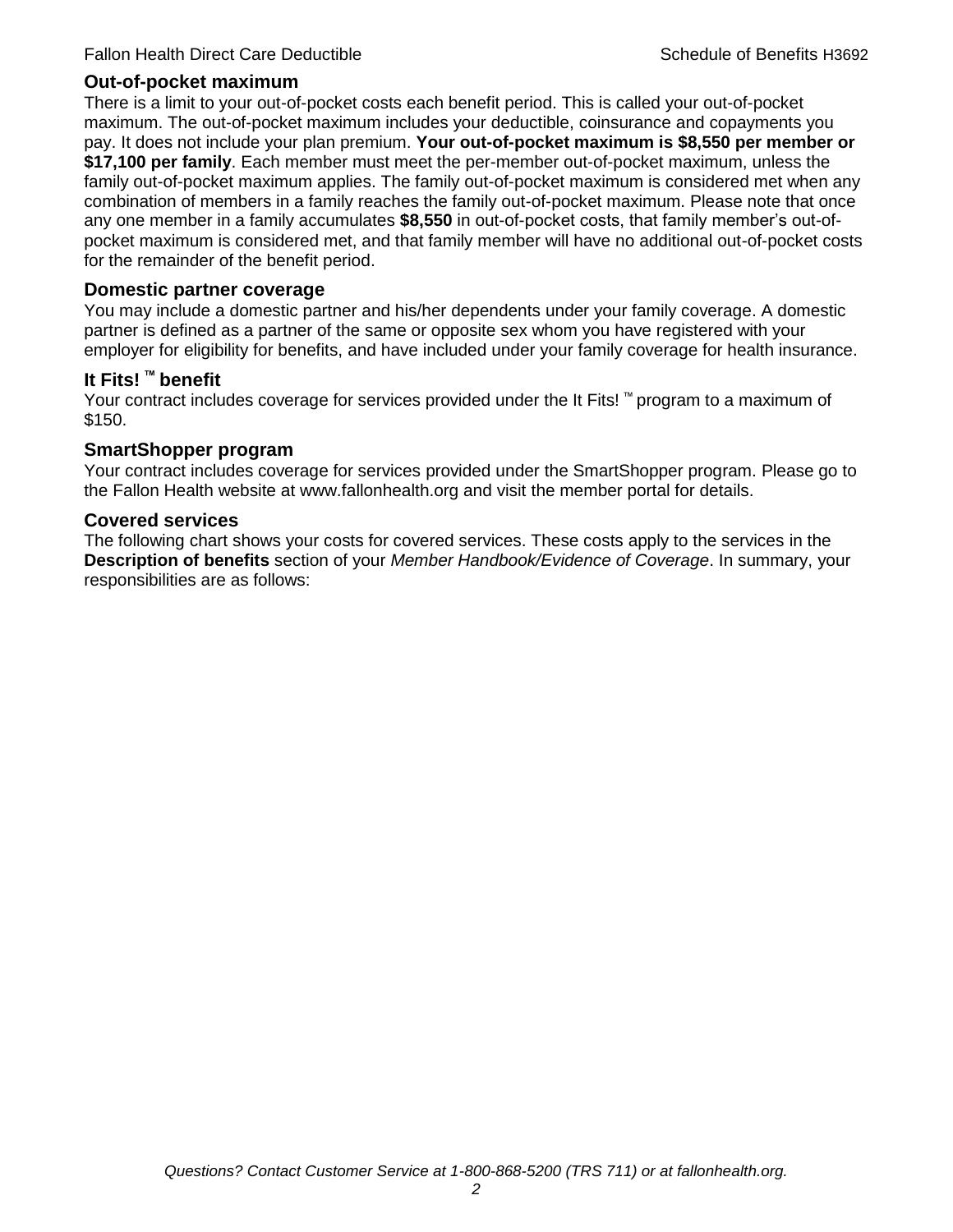Fallon Health Direct Care Deductible **Schedule of Benefits H3692** Schedule of Benefits H3692

|                           | <b>Covered services</b>                                                                                                                                                | <b>Benefits</b>                                   |  |
|---------------------------|------------------------------------------------------------------------------------------------------------------------------------------------------------------------|---------------------------------------------------|--|
| <b>Ambulance services</b> |                                                                                                                                                                        |                                                   |  |
|                           | 1. Ambulance transportation for an emergency                                                                                                                           | Covered in full after you<br>meet your deductible |  |
|                           | 2. Ambulance transportation for non-emergency situations, when<br>medically necessary                                                                                  | Covered in full after you<br>meet your deductible |  |
|                           | <b>Autism services</b>                                                                                                                                                 |                                                   |  |
|                           | Prior authorization required                                                                                                                                           |                                                   |  |
| 1.                        | Habilitative and rehabilitative care                                                                                                                                   | \$25 copayment per visit                          |  |
|                           | 2. Applied behavior analysis when supervised by a board certified<br>behavioral analyst                                                                                | Covered in full                                   |  |
|                           | 3. Therapeutic care, services including speech, physical and<br>occupational therapy                                                                                   | \$25 copayment per visit                          |  |
|                           | Durable medical equipment and prosthetic/orthotic devices                                                                                                              |                                                   |  |
|                           | Referral and prior authorization required for most services                                                                                                            |                                                   |  |
| 1.                        | The purchase or rental of durable medical equipment and<br>prosthetic/orthotic devices (including the fitting, preparing, repairing<br>and modifying of the appliance) | 20% coinsurance                                   |  |
|                           | 2. Scalp hair prosthesis (wigs) for individuals who have suffered hair                                                                                                 | 20% coinsurance                                   |  |
|                           | loss as a result of the treatment of any form of cancer or leukemia.                                                                                                   |                                                   |  |
|                           | Coverage is provided for one scalp hair prosthetic (wig) per                                                                                                           |                                                   |  |
|                           | member per benefit period when the prosthesis is determined to be<br>medically necessary by a plan physician and the plan.                                             |                                                   |  |
|                           |                                                                                                                                                                        |                                                   |  |
|                           | 3. Breast prosthesis that is medically necessary after a covered<br>reconstructive surgery following a mastectomy                                                      | 20% coinsurance                                   |  |
| 4.                        | Prosthetic limbs which replace, in whole or in part, an arm or leg                                                                                                     | 20% coinsurance                                   |  |
| 5.                        | Insulin pump and insulin pump supplies                                                                                                                                 | Covered in full                                   |  |
| 6.                        | <b>Breast pumps</b>                                                                                                                                                    | Covered in full                                   |  |
| 7.                        | Up to \$2,000 per ear for hearing aid device only, every 36 months                                                                                                     | 20% coinsurance                                   |  |
|                           | (must be 21 years of age or younger)                                                                                                                                   |                                                   |  |
|                           | Related services and supplies for hearing aids (not subject to<br>the \$2,000 limit)                                                                                   |                                                   |  |
|                           |                                                                                                                                                                        |                                                   |  |
|                           | 8. Medical and surgical supplies                                                                                                                                       | Covered in full after you<br>meet your deductible |  |
|                           |                                                                                                                                                                        |                                                   |  |
|                           | <b>Emergency and urgent care</b><br>1. Emergency room visits                                                                                                           | \$500 copayment per visit                         |  |
|                           |                                                                                                                                                                        | after you meet your                               |  |
|                           |                                                                                                                                                                        | deductible                                        |  |
| 2.                        | Emergency room visits when you are admitted to an observation                                                                                                          | Covered in full after you                         |  |
|                           | room                                                                                                                                                                   | meet your deductible                              |  |
| 3.                        | Urgent care visits in a doctor's office or at an urgent care facility                                                                                                  | \$25 copayment per visit                          |  |
| 4.                        | Emergency prescription medication provided out of the Direct Care                                                                                                      | Tier 1: \$5 copayment                             |  |
|                           | service area as part of an approved emergency treatment                                                                                                                | Tier 2: \$25 copayment                            |  |
|                           |                                                                                                                                                                        | Tier 3: \$40 copayment<br>Tier 4: \$250 copayment |  |
|                           |                                                                                                                                                                        | for up to a 14-day supply                         |  |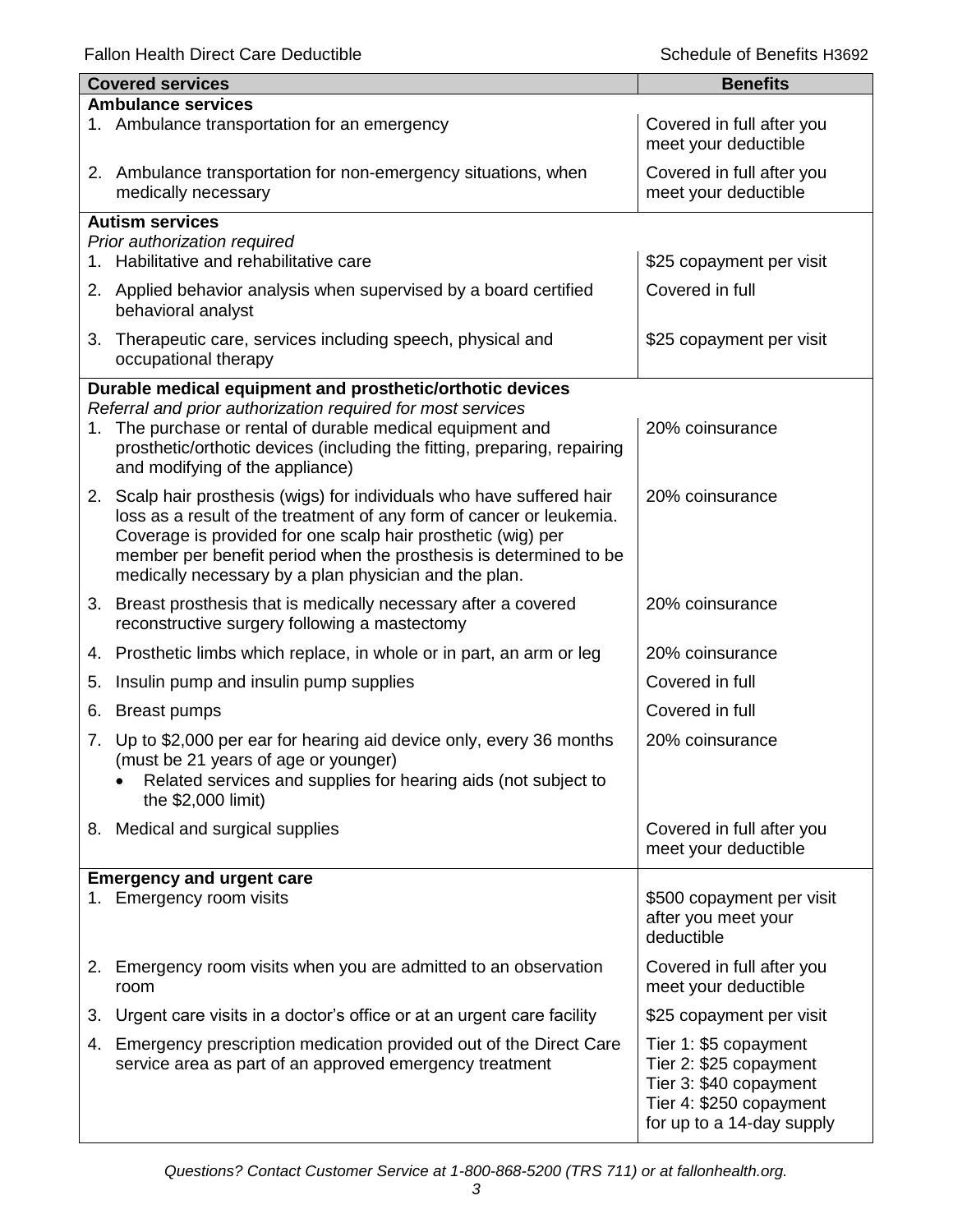|                                                                                                                                                                                                                                                                                                     | <b>Covered services</b>                                                                                                                                                                                                                                                                                                                                                                                                                | <b>Benefits</b>                                                       |  |
|-----------------------------------------------------------------------------------------------------------------------------------------------------------------------------------------------------------------------------------------------------------------------------------------------------|----------------------------------------------------------------------------------------------------------------------------------------------------------------------------------------------------------------------------------------------------------------------------------------------------------------------------------------------------------------------------------------------------------------------------------------|-----------------------------------------------------------------------|--|
| Emergency and urgent care, continued                                                                                                                                                                                                                                                                |                                                                                                                                                                                                                                                                                                                                                                                                                                        |                                                                       |  |
|                                                                                                                                                                                                                                                                                                     | 5. Telemedicine visits with physicians through Teladoc. Visits are<br>performed by phone, video, or mobile app.                                                                                                                                                                                                                                                                                                                        | \$5 copayment per visit                                               |  |
|                                                                                                                                                                                                                                                                                                     | <b>Enteral formulas and low protein foods</b><br>Referral and prior authorization required for enteral formulas<br>1. Enteral formulas, upon a physician's written order, for home use in<br>the treatment of malabsorption caused by Crohn's disease,<br>ulcerative colitis, gastroesophageal reflux, gastrointestinal motility,<br>chronic intestinal pseudo-obstruction, and inherited diseases of<br>amino acids and organic acids | Covered in full after you<br>meet your deductible                     |  |
|                                                                                                                                                                                                                                                                                                     | 2. Food products that have been modified to be low in protein for<br>individuals with inherited diseases of amino acids and organic<br>acids. You may be required to purchase these products over the<br>counter and submit claims to the plan for reimbursement.                                                                                                                                                                      | Covered in full after you<br>meet your deductible                     |  |
|                                                                                                                                                                                                                                                                                                     | Home health care services                                                                                                                                                                                                                                                                                                                                                                                                              |                                                                       |  |
|                                                                                                                                                                                                                                                                                                     | Prior authorization required<br>1. Part-time or intermittent skilled nursing care and physical therapy<br>provided in your home by a home health agency                                                                                                                                                                                                                                                                                | Covered in full after you<br>meet your deductible                     |  |
|                                                                                                                                                                                                                                                                                                     | 2. Additional services and supplies that are determined to be a<br>medically necessary component of skilled nursing care and<br>physical therapy                                                                                                                                                                                                                                                                                       | Covered in full after you<br>meet your deductible                     |  |
|                                                                                                                                                                                                                                                                                                     | 3. Home dialysis services and non-durable medical supplies                                                                                                                                                                                                                                                                                                                                                                             | Covered in full after you<br>meet your deductible                     |  |
|                                                                                                                                                                                                                                                                                                     | <b>Hospice care services</b><br>Referral and prior authorization required                                                                                                                                                                                                                                                                                                                                                              | Covered in full after you<br>meet your deductible                     |  |
| <b>Hospital inpatient services</b><br>Referral and prior authorization required<br>Inpatient hospital services including room and board in a<br>\$750 copayment per<br>1.<br>semiprivate room and the services and supplies that would<br>ordinarily be furnished to you while you are an inpatient |                                                                                                                                                                                                                                                                                                                                                                                                                                        | admission after you meet<br>your deductible                           |  |
|                                                                                                                                                                                                                                                                                                     | Infertility/assisted reproductive technology (art) services*                                                                                                                                                                                                                                                                                                                                                                           |                                                                       |  |
|                                                                                                                                                                                                                                                                                                     | Referral and prior authorization required (unless provided by a Reliant Medical Group specialist and<br>you have a Reliant Medical Group PCP)<br>Office visits for the consultation, evaluation and diagnosis of fertility                                                                                                                                                                                                             | \$25 copayment per visit with<br>a PCP and certain other<br>providers |  |
|                                                                                                                                                                                                                                                                                                     |                                                                                                                                                                                                                                                                                                                                                                                                                                        | \$35 copayment per visit with<br>a specialist                         |  |
| 2.                                                                                                                                                                                                                                                                                                  | Diagnostic laboratory services                                                                                                                                                                                                                                                                                                                                                                                                         | Covered in full                                                       |  |
| 3.                                                                                                                                                                                                                                                                                                  | Diagnostic X-ray services                                                                                                                                                                                                                                                                                                                                                                                                              | \$35 copayment                                                        |  |
| 4.                                                                                                                                                                                                                                                                                                  | Artificial insemination, such as intrauterine insemination (IUI)                                                                                                                                                                                                                                                                                                                                                                       | Covered in full after you<br>meet your deductible                     |  |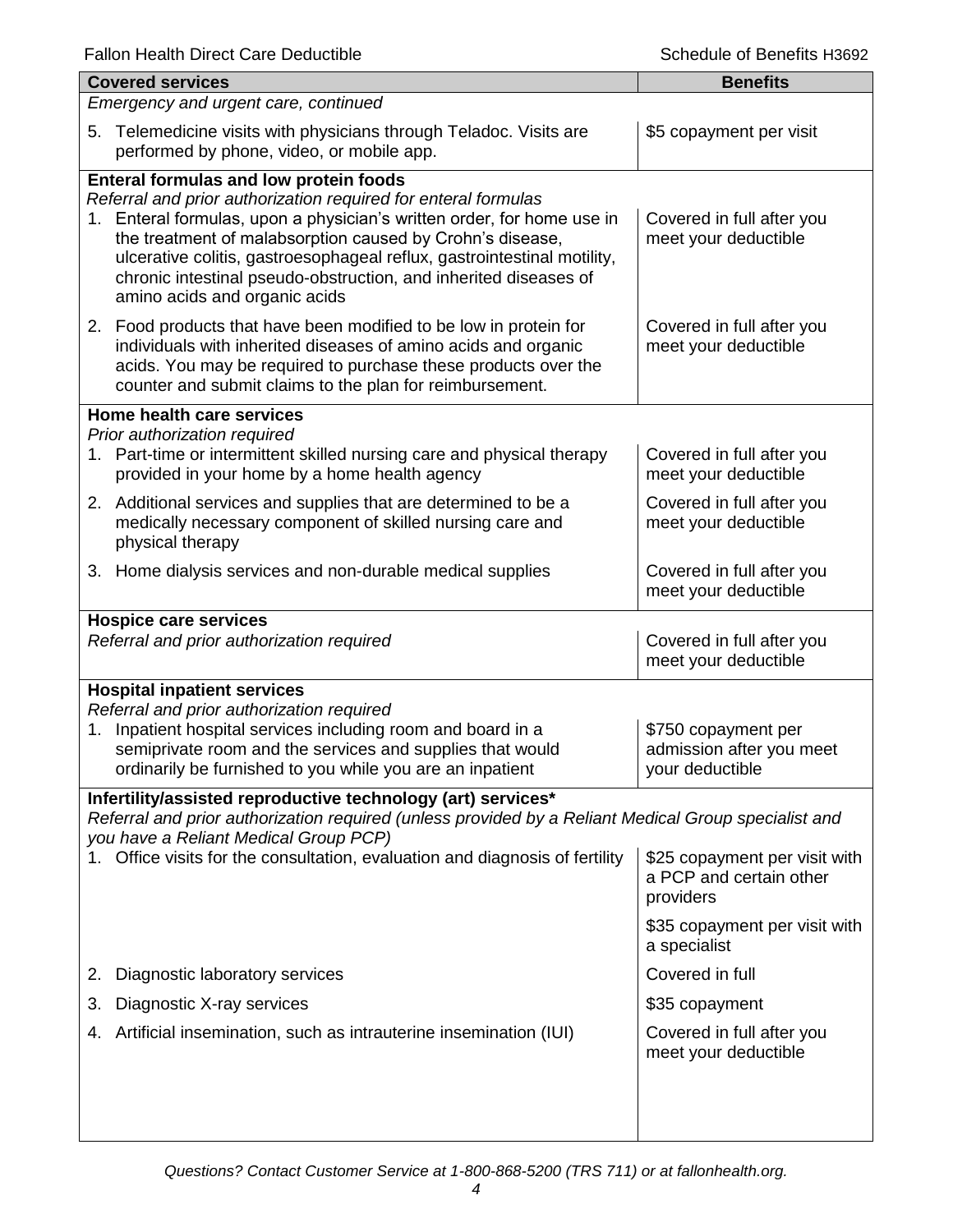| Falloff Health Direct Care Deductible<br>OCHEQUIE OF DEFIEITIO LIPOST                                                                                                                                                                                                                                                                                                                                                                                                                                                                                                                                                                                                                                                                                                                                                                                                                                                                                                                                                                                                                                                                             |                                                                    |  |  |
|---------------------------------------------------------------------------------------------------------------------------------------------------------------------------------------------------------------------------------------------------------------------------------------------------------------------------------------------------------------------------------------------------------------------------------------------------------------------------------------------------------------------------------------------------------------------------------------------------------------------------------------------------------------------------------------------------------------------------------------------------------------------------------------------------------------------------------------------------------------------------------------------------------------------------------------------------------------------------------------------------------------------------------------------------------------------------------------------------------------------------------------------------|--------------------------------------------------------------------|--|--|
| <b>Covered services</b>                                                                                                                                                                                                                                                                                                                                                                                                                                                                                                                                                                                                                                                                                                                                                                                                                                                                                                                                                                                                                                                                                                                           | <b>Benefits</b>                                                    |  |  |
| Infertility/assisted reproductive technology (art) services*, continued                                                                                                                                                                                                                                                                                                                                                                                                                                                                                                                                                                                                                                                                                                                                                                                                                                                                                                                                                                                                                                                                           |                                                                    |  |  |
| 5. Assisted reproductive technologies* except for those services listed<br>below                                                                                                                                                                                                                                                                                                                                                                                                                                                                                                                                                                                                                                                                                                                                                                                                                                                                                                                                                                                                                                                                  | Covered in full after you<br>meet your deductible                  |  |  |
| 6. Assisted reproductive technologies for:<br>In vitro fertilization (IVF-ET)<br>Gamete intrafallopian transfer (GIFT)<br>Zygote intrafallopian transfer (ZIFT)                                                                                                                                                                                                                                                                                                                                                                                                                                                                                                                                                                                                                                                                                                                                                                                                                                                                                                                                                                                   | \$250 copayment per<br>procedure after you meet<br>your deductible |  |  |
| 7. Sperm, egg, and/or inseminated egg procurement, assisted<br>hatching, cryopreservation, processing and banking for plan<br>members in active infertility treatment to the extent that such costs<br>are not covered by the donor's insurer                                                                                                                                                                                                                                                                                                                                                                                                                                                                                                                                                                                                                                                                                                                                                                                                                                                                                                     | Covered in full after you<br>meet your deductible                  |  |  |
| * See the Description of benefits section of your Member Handbook/<br>Evidence of Coverage for a list of covered infertility/ART services.                                                                                                                                                                                                                                                                                                                                                                                                                                                                                                                                                                                                                                                                                                                                                                                                                                                                                                                                                                                                        |                                                                    |  |  |
| <b>Maternity services</b>                                                                                                                                                                                                                                                                                                                                                                                                                                                                                                                                                                                                                                                                                                                                                                                                                                                                                                                                                                                                                                                                                                                         |                                                                    |  |  |
| Obstetrical services including prenatal, childbirth, postnatal and<br>1.<br>postpartum care                                                                                                                                                                                                                                                                                                                                                                                                                                                                                                                                                                                                                                                                                                                                                                                                                                                                                                                                                                                                                                                       | Prenatal: \$25 copayment<br>(first visit only)                     |  |  |
|                                                                                                                                                                                                                                                                                                                                                                                                                                                                                                                                                                                                                                                                                                                                                                                                                                                                                                                                                                                                                                                                                                                                                   | Postnatal: \$25 copayment<br>per visit                             |  |  |
| Inpatient maternity and newborn child care for a minimum of 48<br>2.<br>hours of care following a vaginal delivery, or 96 hours of care<br>following a Caesarean section delivery, including charges for the<br>following services when provided during an inpatient maternity<br>admission: childbirth, nursery charges, circumcision, routine<br>examination, hearing screening and medically necessary<br>treatments of congenital defects, birth abnormalities or premature<br>birth. The covered length of stay may be reduced if the mother and<br>the attending physician agree upon an earlier discharge. If you or<br>your newborn are discharged earlier, you are covered for home<br>visits, parent education, assistance and training in breast or bottle<br>feeding and the performance of any necessary and appropriate<br>clinical tests; provided, however that the first home visit shall be<br>conducted by a registered nurse, physician or certified nurse<br>midwife; and provided further, that any subsequent home visit<br>determined to be clinically necessary shall be provided by a<br>licensed health care provider. | \$750 copayment per<br>admission after you meet<br>your deductible |  |  |
| (Fallon Health members are eligible for childbirth classes (refresher class<br>or siblings class))                                                                                                                                                                                                                                                                                                                                                                                                                                                                                                                                                                                                                                                                                                                                                                                                                                                                                                                                                                                                                                                | Covered in full through<br>member reimbursement                    |  |  |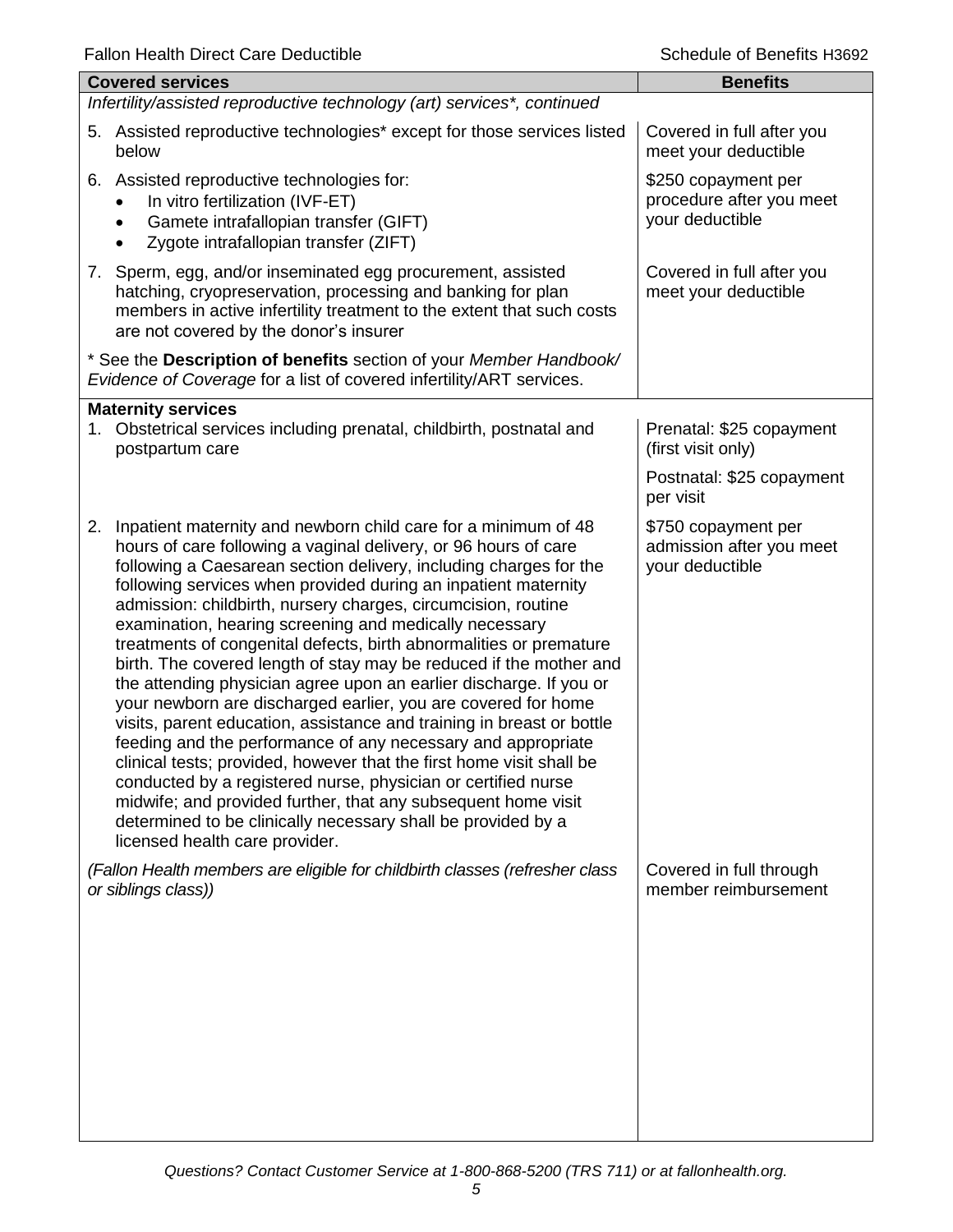|    | <b>Covered services</b>                                                                                                                                                                                                                                                                                                                                    | <b>Benefits</b>          |  |  |
|----|------------------------------------------------------------------------------------------------------------------------------------------------------------------------------------------------------------------------------------------------------------------------------------------------------------------------------------------------------------|--------------------------|--|--|
|    | Mental health and substance use services                                                                                                                                                                                                                                                                                                                   |                          |  |  |
|    | Inpatient services<br>Prior authorization required                                                                                                                                                                                                                                                                                                         |                          |  |  |
|    | 1. Inpatient hospital care for as many days as your condition requires,<br>including room and board and the services and supplies that would<br>ordinarily be furnished to you while you are an inpatient. These<br>include, but are not limited to, individual, family and group therapy,<br>pharmacological therapy, and diagnostic laboratory services. | Covered in full          |  |  |
|    | Note: Prior authorization will not be required for behavioral health<br>inpatient admission immediately following an emergency room visit.                                                                                                                                                                                                                 |                          |  |  |
|    | <b>Intermediate services</b>                                                                                                                                                                                                                                                                                                                               |                          |  |  |
|    | Prior authorization required<br>Intermediate services include but are not limited to:<br>1. Acute and other residential treatment-Mental health services<br>provided in a 24-hour setting therapeutic environments                                                                                                                                         | Covered in full          |  |  |
|    | 2. Clinically managed detoxification services-24 hour, 7 days a week,<br>clinically managed de-tox services in a licensed non-hospital setting<br>that include 24 hour per day supervision                                                                                                                                                                 | Covered in full          |  |  |
|    | 3. Partial Hospitalization: Short-term day/evening mental health<br>programming available 5 to 7 days per week                                                                                                                                                                                                                                             | \$25 copayment per visit |  |  |
|    | 4. Intensive outpatient programs: Multimodal, inter-disciplinary,<br>structured behavioral health treatment provided 2-3 hours per day,<br>multiple days per week                                                                                                                                                                                          | \$25 copayment per visit |  |  |
|    | 5. Day treatment: Program encompasses some portion of the day or<br>week rather than a weekly visit                                                                                                                                                                                                                                                        | \$25 copayment per visit |  |  |
|    | 6. Crisis Stabilization: Short-term psychiatric treatment in a structured,<br>community based therapeutic environments                                                                                                                                                                                                                                     | \$25 copayment per visit |  |  |
|    | 7. In-home therapy services                                                                                                                                                                                                                                                                                                                                | \$25 copayment per visit |  |  |
|    | Intermediate services for children and adolescents under the age of 19<br>1. Community-based acute treatment                                                                                                                                                                                                                                               | Covered in full          |  |  |
|    | 2. Intensive community-based treatment                                                                                                                                                                                                                                                                                                                     | Covered in full          |  |  |
| 3. | <b>Intensive Care Coordination</b>                                                                                                                                                                                                                                                                                                                         | Covered in full          |  |  |
| 4. | Family Stabilization Team (also referred to as In-Home Therapy)                                                                                                                                                                                                                                                                                            | Covered in full          |  |  |
| 5. | <b>In-home Behavioral Services</b>                                                                                                                                                                                                                                                                                                                         | Covered in full          |  |  |
|    | 6. Mobile Crisis Intervention (service available up to seven days).<br>Prior authorization not required.                                                                                                                                                                                                                                                   | Covered in full          |  |  |
|    | 7. Family support and training                                                                                                                                                                                                                                                                                                                             | Covered in full          |  |  |
| 8. | Therapeutic mentoring services                                                                                                                                                                                                                                                                                                                             | Covered in full          |  |  |
|    | <b>Outpatient services</b><br>Outpatient office visits, including individual, group or family therapy.                                                                                                                                                                                                                                                     | \$25 copayment per visit |  |  |
|    | 2. Psychopharmacological services, such as visits with a physician to<br>review, monitor and adjust the levels of prescription medication to<br>treat a mental condition. Prior authorization required.                                                                                                                                                    | \$25 copayment per visit |  |  |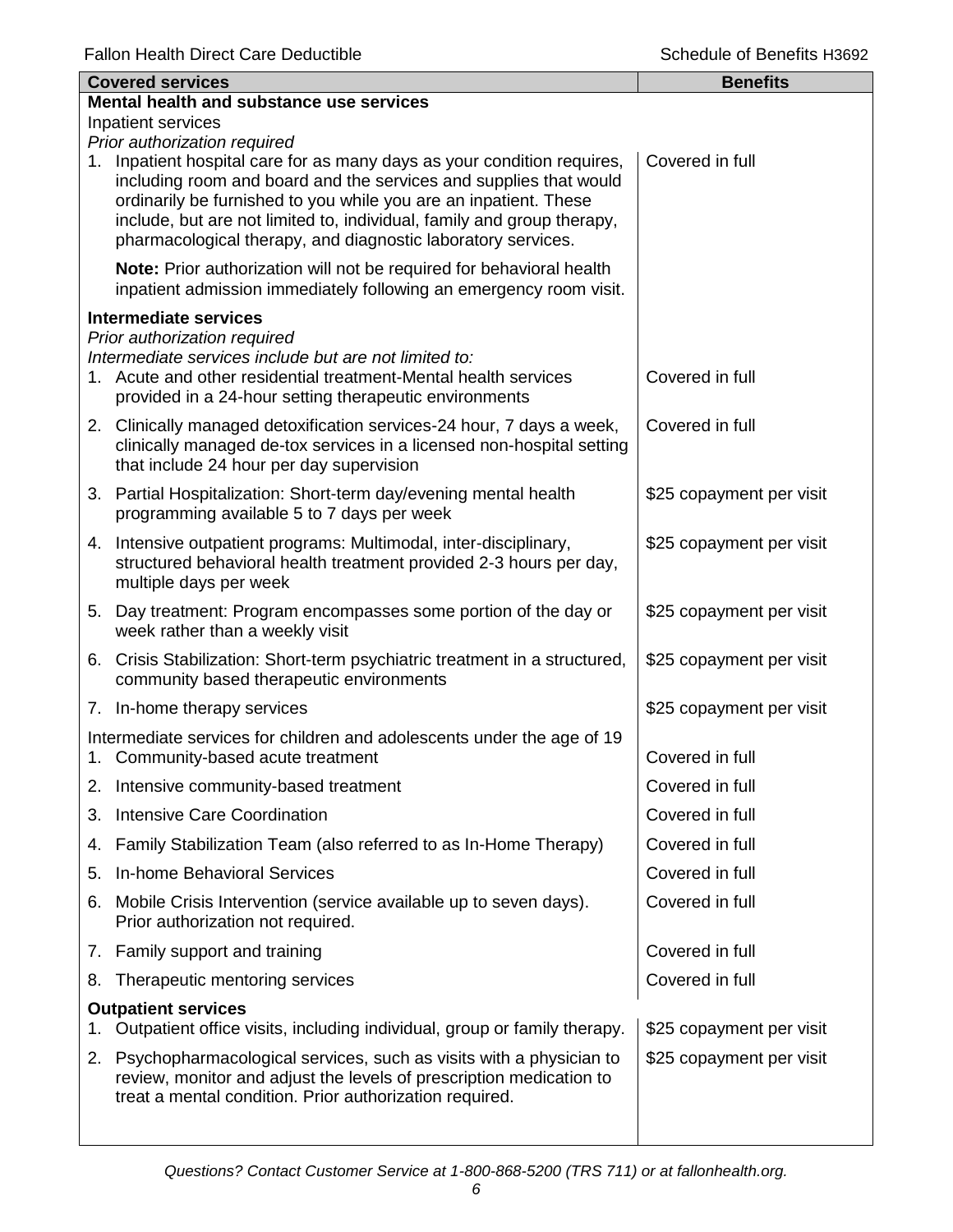|                                                                                                                                                                                                                                                                                                                                                                                            | <b>Covered services</b>                                                                                                                                                                                                                                        | <b>Benefits</b>                                                                                           |  |  |
|--------------------------------------------------------------------------------------------------------------------------------------------------------------------------------------------------------------------------------------------------------------------------------------------------------------------------------------------------------------------------------------------|----------------------------------------------------------------------------------------------------------------------------------------------------------------------------------------------------------------------------------------------------------------|-----------------------------------------------------------------------------------------------------------|--|--|
|                                                                                                                                                                                                                                                                                                                                                                                            | Mental health and substance use services, continued                                                                                                                                                                                                            |                                                                                                           |  |  |
|                                                                                                                                                                                                                                                                                                                                                                                            | 3. Neuropsychological assessment services when medically<br>necessary. Prior authorization required.                                                                                                                                                           | \$25 copayment per visit                                                                                  |  |  |
| Note: Effective for plan years beginning on or after October 1, 2015,<br>Massachusetts state law (Chapter 258 of the Acts of 2014) restricts the<br>circumstances in which insurers may require prior authorization for<br>substance use services. We will not require prior authorization for<br>substance use services in any circumstances where this is not allowed<br>by Chapter 258. |                                                                                                                                                                                                                                                                |                                                                                                           |  |  |
|                                                                                                                                                                                                                                                                                                                                                                                            | Office visits and outpatient services                                                                                                                                                                                                                          |                                                                                                           |  |  |
| 1.                                                                                                                                                                                                                                                                                                                                                                                         | Office visits, to diagnose or treat an illness or an injury<br>Telehealth visits done via a secure, real time Telemedicine<br>$\bullet$                                                                                                                        | \$25 copayment per visit with<br>a PCP and certain other<br>providers                                     |  |  |
|                                                                                                                                                                                                                                                                                                                                                                                            | platform which is inclusive of both an audio and visual<br>component.                                                                                                                                                                                          | \$35 copayment per visit with<br>a specialist                                                             |  |  |
|                                                                                                                                                                                                                                                                                                                                                                                            | 2. A second opinion, upon your request, with another plan provider                                                                                                                                                                                             | \$25 copayment per visit with<br>a PCP and certain other<br>providers                                     |  |  |
|                                                                                                                                                                                                                                                                                                                                                                                            |                                                                                                                                                                                                                                                                | \$35 copayment per visit with<br>a specialist                                                             |  |  |
|                                                                                                                                                                                                                                                                                                                                                                                            | 3. Certain drugs covered under medical benefits, and that are<br>ordered, supplied and administered by a plan provider                                                                                                                                         | Covered in full after you<br>meet your deductible                                                         |  |  |
|                                                                                                                                                                                                                                                                                                                                                                                            | 4. Allergy injections                                                                                                                                                                                                                                          | Covered in full                                                                                           |  |  |
|                                                                                                                                                                                                                                                                                                                                                                                            | 5. Radiation therapy and Chemotherapy                                                                                                                                                                                                                          | Covered in full after you<br>meet your deductible                                                         |  |  |
| 6.                                                                                                                                                                                                                                                                                                                                                                                         | Respiratory therapy                                                                                                                                                                                                                                            | Covered in full after you<br>meet your deductible                                                         |  |  |
|                                                                                                                                                                                                                                                                                                                                                                                            | 7. Hormone replacement services in the doctor's office for<br>perimenopausal or postmenopausal women                                                                                                                                                           | \$25 copayment per visit                                                                                  |  |  |
|                                                                                                                                                                                                                                                                                                                                                                                            | 8. Diagnostic lab services ordered by a plan provider, in relation to a<br>covered office visit                                                                                                                                                                | Covered in full                                                                                           |  |  |
|                                                                                                                                                                                                                                                                                                                                                                                            | 9. Diagnostic X-ray services ordered by a plan provider, in relation to<br>a covered office visit                                                                                                                                                              | \$35 copayment                                                                                            |  |  |
|                                                                                                                                                                                                                                                                                                                                                                                            | 10. Other diagnostic services including but not limited to, EKG,<br>endoscopy, colonoscopy and ultrasound                                                                                                                                                      | Covered in full after you<br>meet your deductible                                                         |  |  |
|                                                                                                                                                                                                                                                                                                                                                                                            | 11. High-tech imaging services, including but not limited to, MRI/MRA,<br>CT/CTA, PET scans and nuclear cardiology imaging. Limited to one<br>copayment per day when performed at the same facility for the<br>same diagnosis. (Prior authorization required.) | \$500 copayment per MRI,<br>CT, PET scan or nuclear<br>cardiology image after you<br>meet your deductible |  |  |
|                                                                                                                                                                                                                                                                                                                                                                                            | 12. Chiropractic services for acute musculoskeletal conditions. The<br>condition must be new or an acute exacerbation of a previous<br>condition. Chiropractic services will be covered as medically                                                           | \$35 copayment per visit                                                                                  |  |  |
|                                                                                                                                                                                                                                                                                                                                                                                            | necessary<br>Outpatient lab tests and x-rays                                                                                                                                                                                                                   | See Diagnostic lab, x-ray<br>and high-tech imaging<br>services                                            |  |  |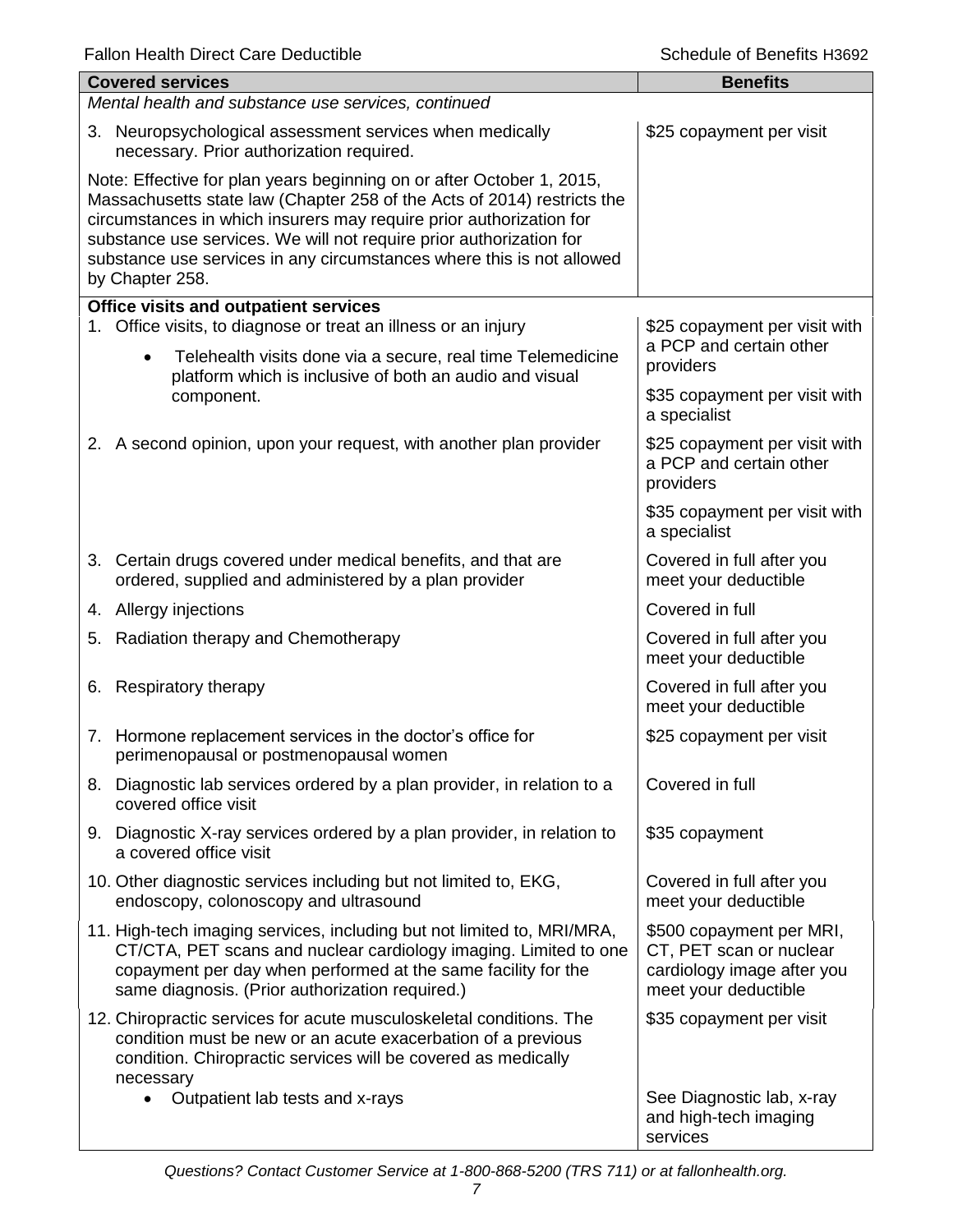| ı alıvı i içallı Dilçel Calç Deugeliple                                                                                                                                                                                                                                            | ochedale of beheilts Hoosz                                                                                                                                |  |  |
|------------------------------------------------------------------------------------------------------------------------------------------------------------------------------------------------------------------------------------------------------------------------------------|-----------------------------------------------------------------------------------------------------------------------------------------------------------|--|--|
| <b>Covered services</b>                                                                                                                                                                                                                                                            | <b>Benefits</b>                                                                                                                                           |  |  |
| Office visits and outpatient services, continued                                                                                                                                                                                                                                   |                                                                                                                                                           |  |  |
| 13. Outpatient renal dialysis at a plan-designated center or continuous<br>ambulatory peritoneal dialysis                                                                                                                                                                          | Covered in full after you<br>meet your deductible                                                                                                         |  |  |
| 14. Diabetes outpatient self-management training and education,<br>including medical nutrition therapy, provided by a certified diabetes<br>health care provider                                                                                                                   | \$25 copayment per visit                                                                                                                                  |  |  |
| 15. Laboratory tests necessary for the diagnosis or treatment of<br>diabetes, including glycosylated hemoglobin, or HbAlc, tests, and<br>urinary/protein/microalbumin and lipid profiles                                                                                           | Covered in full                                                                                                                                           |  |  |
| 16. Medical social services provided to assist you in adjustment to your<br>or your family member's illness. This includes assessment,<br>counseling, consultation and assistance in accessing community<br>resources.                                                             | \$25 copayment per visit                                                                                                                                  |  |  |
| 17. Outpatient surgery, anesthesia and the medically necessary<br>preoperative and postoperative care related to the surgery                                                                                                                                                       | \$750 copayment per surgery<br>after you meet your<br>deductible when provided in<br>a hospital outpatient, day<br>surgery or ambulatory care<br>facility |  |  |
| 18. Visit to a contracted limited service clinic. Services are provided for<br>a variety of common illnesses, including, but not limited to:<br>strep throat<br>ear, eyes, sinus, bladder and bronchial infections<br>minor skin conditions (e.g. sunburn, cold sores)             | \$25 copayment per visit                                                                                                                                  |  |  |
| 19. Podiatry care                                                                                                                                                                                                                                                                  |                                                                                                                                                           |  |  |
| Outpatient lab tests and x-rays                                                                                                                                                                                                                                                    | See Diagnostic lab, x-ray<br>and imaging services                                                                                                         |  |  |
| Outpatient surgical services                                                                                                                                                                                                                                                       | See Outpatient surgery                                                                                                                                    |  |  |
| Outpatient medical care                                                                                                                                                                                                                                                            | See Office visits                                                                                                                                         |  |  |
| Oral surgery and related services<br>Referral and prior authorization required (except for extraction of impacted teeth or lingual frenectomy)<br>1. Removal or exposure of impacted teeth, including both hard and<br>soft tissue impactions, or an evaluation for this procedure | \$35 copayment per visit                                                                                                                                  |  |  |
| 2. Surgical treatments of cysts, affecting the teeth or gums, that must<br>be rendered by a plan oral surgeon                                                                                                                                                                      | \$35 copayment per visit                                                                                                                                  |  |  |
| Treatment of fractures of the jaw bone (mandible) or any facial<br>3.<br>bone                                                                                                                                                                                                      | \$35 copayment per visit                                                                                                                                  |  |  |
| 4. Evaluation and surgery for the treatment of temporomandibular joint<br>disorder when a medical condition is diagnosed, or for surgery<br>related to the jaw or any structure connected to the jaw                                                                               | \$35 copayment per visit                                                                                                                                  |  |  |
| Extraction of teeth in preparation for radiation treatment of the head<br>5.<br>or neck                                                                                                                                                                                            | \$35 copayment per visit                                                                                                                                  |  |  |
| Surgical treatment related to cancer<br>6.                                                                                                                                                                                                                                         | \$35 copayment per visit                                                                                                                                  |  |  |
|                                                                                                                                                                                                                                                                                    |                                                                                                                                                           |  |  |

*Questions? Contact Customer Service at 1-800-868-5200 (TRS 711) or at fallonhealth.org.*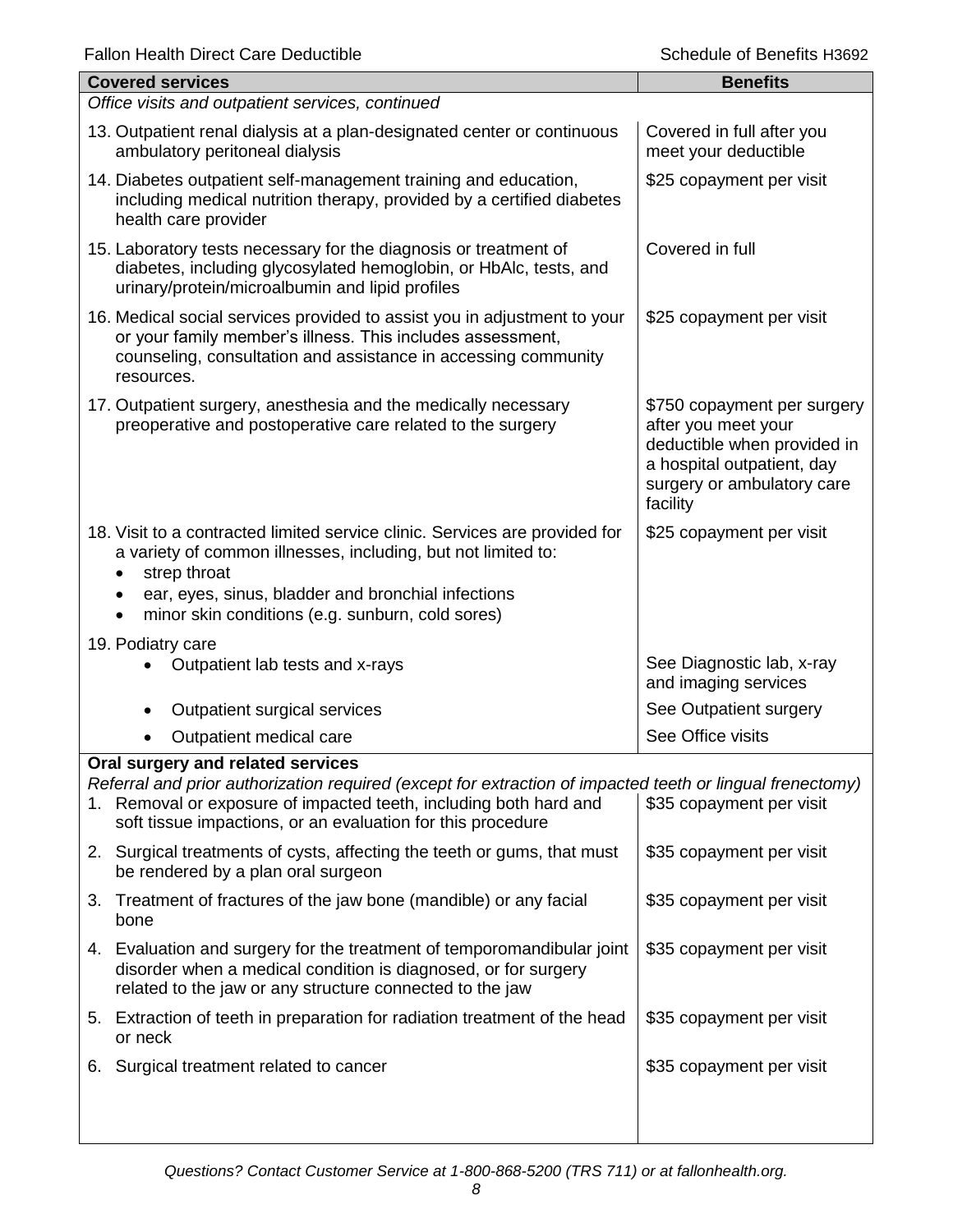| <b>Covered services</b>                                                                                                                                                                                                                        | <b>Benefits</b>                                                                     |  |  |
|------------------------------------------------------------------------------------------------------------------------------------------------------------------------------------------------------------------------------------------------|-------------------------------------------------------------------------------------|--|--|
| Oral surgery and related services, continued                                                                                                                                                                                                   |                                                                                     |  |  |
| 7. Emergency medical care, such as, to relieve pain and stop bleeding<br>as a result of accidental injury to sound natural teeth or tissues,<br>when provided as soon as medically possible after the injury. This                             | \$25 copayment per visit to a<br>physician's or dentist's office                    |  |  |
| does not include restorative or other dental services. No referral or<br>authorization is required. Go to the closest provider.                                                                                                                | \$500 copayment per visit to<br>an emergency room after<br>you meet your deductible |  |  |
| Note: These benefits are for oral surgery services in an office setting. Oral surgery services in a<br>hospital outpatient, day surgery or ambulatory care facility, or as an inpatient are covered in full after<br>you meet your deductible. |                                                                                     |  |  |
| See Office visits and outpatient services for diagnostic lab and X-ray services.                                                                                                                                                               |                                                                                     |  |  |
| <b>Organ transplants</b>                                                                                                                                                                                                                       |                                                                                     |  |  |
| Referral and prior authorization required<br>1. Office visits related to the transplant                                                                                                                                                        | \$25 copayment per visit with<br>a PCP and certain other<br>providers               |  |  |
|                                                                                                                                                                                                                                                | \$35 copayment per visit with<br>a specialist                                       |  |  |
| 2. Inpatient hospital services, including room and board in a<br>semiprivate room and the services and supplies that would<br>ordinarily be furnished to you while you are an inpatient                                                        | \$750 copayment per<br>admission after you meet<br>your deductible                  |  |  |
| 3. Human leukocyte antigen (HLA) or histocompatability locus antigen<br>testing for A, B or DR antigens, or any combination thereof,<br>necessary to establish bone marrow transplant donor suitability of a<br>member                         | Covered in full                                                                     |  |  |
| Pediatric dental services*<br>(for members under the age of 19)                                                                                                                                                                                | See Addendum: Pediatric<br><b>Dental Services</b>                                   |  |  |
| Pediatric vision services*<br>(for members under the age of 19)                                                                                                                                                                                | See Addendum: Pediatric<br><b>Vision Services</b>                                   |  |  |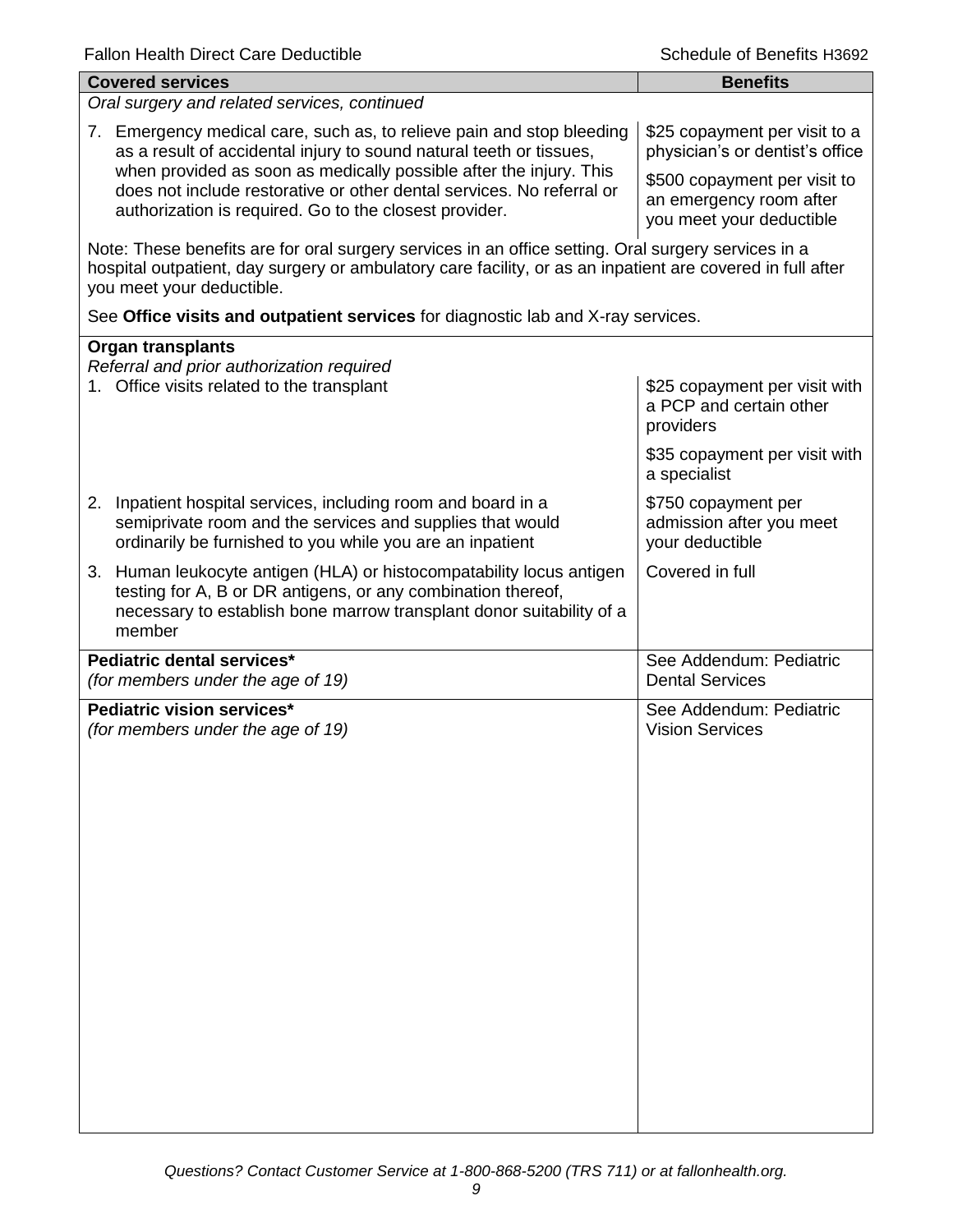| <b>Covered services</b>                                                                                                                                                                                                                                                                                                                                                                                                                                        | <b>Benefits</b>                                                                                                                                            |
|----------------------------------------------------------------------------------------------------------------------------------------------------------------------------------------------------------------------------------------------------------------------------------------------------------------------------------------------------------------------------------------------------------------------------------------------------------------|------------------------------------------------------------------------------------------------------------------------------------------------------------|
| <b>Prescription drugs</b><br>Covered prescription items:<br>• Prescription medication<br>Prescription contraceptive drugs and devices*<br>٠<br>Hormone replacement therapy for peri- and post-menopausal<br>$\bullet$<br>women<br>Injectable agents (self-administered**)                                                                                                                                                                                      | Network pharmacy:<br>Tier 1: \$5 copayment<br>Tier 2: \$25 copayment<br>Tier 3: \$40 copayment<br>Tier 4: \$250 copayment<br>for up to a 30-day supply     |
| Insulin<br>Syringes (including insulin syringes) or needles when medically<br>$\bullet$<br>necessary<br>Supplies for the treatment of diabetes, as required by state law,<br>$\bullet$<br>including:<br>blood glucose monitoring strips<br>—<br>urine glucose strips<br>—<br>lancets<br>$\overline{\phantom{0}}$<br>ketone strips<br>Special medical formulas to treat certain metabolic disorders as<br>required by state law (prior authorization required). | Mail-order pharmacy:<br>Tier 1: \$10 copayment<br>Tier 2: \$50 copayment<br>Tier 3: \$80 copayment<br>Tier 4: \$750 copayment<br>for up to a 90-day supply |
| *Generic prescription contraceptive drugs and devices are covered in<br>full. Brand name prescription contraceptive drugs and devices with no<br>generic equivalent are covered in full (prior authorization required).                                                                                                                                                                                                                                        |                                                                                                                                                            |
| ** Injectables administered in the doctor's office or under other<br>professional supervision are covered as a medical benefit.                                                                                                                                                                                                                                                                                                                                |                                                                                                                                                            |
| Orally administered anticancer medications used to kill or slow the<br>growth of cancerous cells                                                                                                                                                                                                                                                                                                                                                               | Covered in full                                                                                                                                            |
| Certain medications cannot be limited to a 30-day supply due to<br>manufacturer packaging, for example, a prefilled syringe. In these<br>cases, you will be charged the applicable copay/coinsurance based on<br>the actual day supply.                                                                                                                                                                                                                        |                                                                                                                                                            |
| Note: Medical and surgical supplies obtained through a pharmacy may<br>have a drug prescription benefit cost-sharing applied.                                                                                                                                                                                                                                                                                                                                  |                                                                                                                                                            |
|                                                                                                                                                                                                                                                                                                                                                                                                                                                                |                                                                                                                                                            |
|                                                                                                                                                                                                                                                                                                                                                                                                                                                                |                                                                                                                                                            |
|                                                                                                                                                                                                                                                                                                                                                                                                                                                                |                                                                                                                                                            |
|                                                                                                                                                                                                                                                                                                                                                                                                                                                                |                                                                                                                                                            |
|                                                                                                                                                                                                                                                                                                                                                                                                                                                                |                                                                                                                                                            |
|                                                                                                                                                                                                                                                                                                                                                                                                                                                                |                                                                                                                                                            |
|                                                                                                                                                                                                                                                                                                                                                                                                                                                                |                                                                                                                                                            |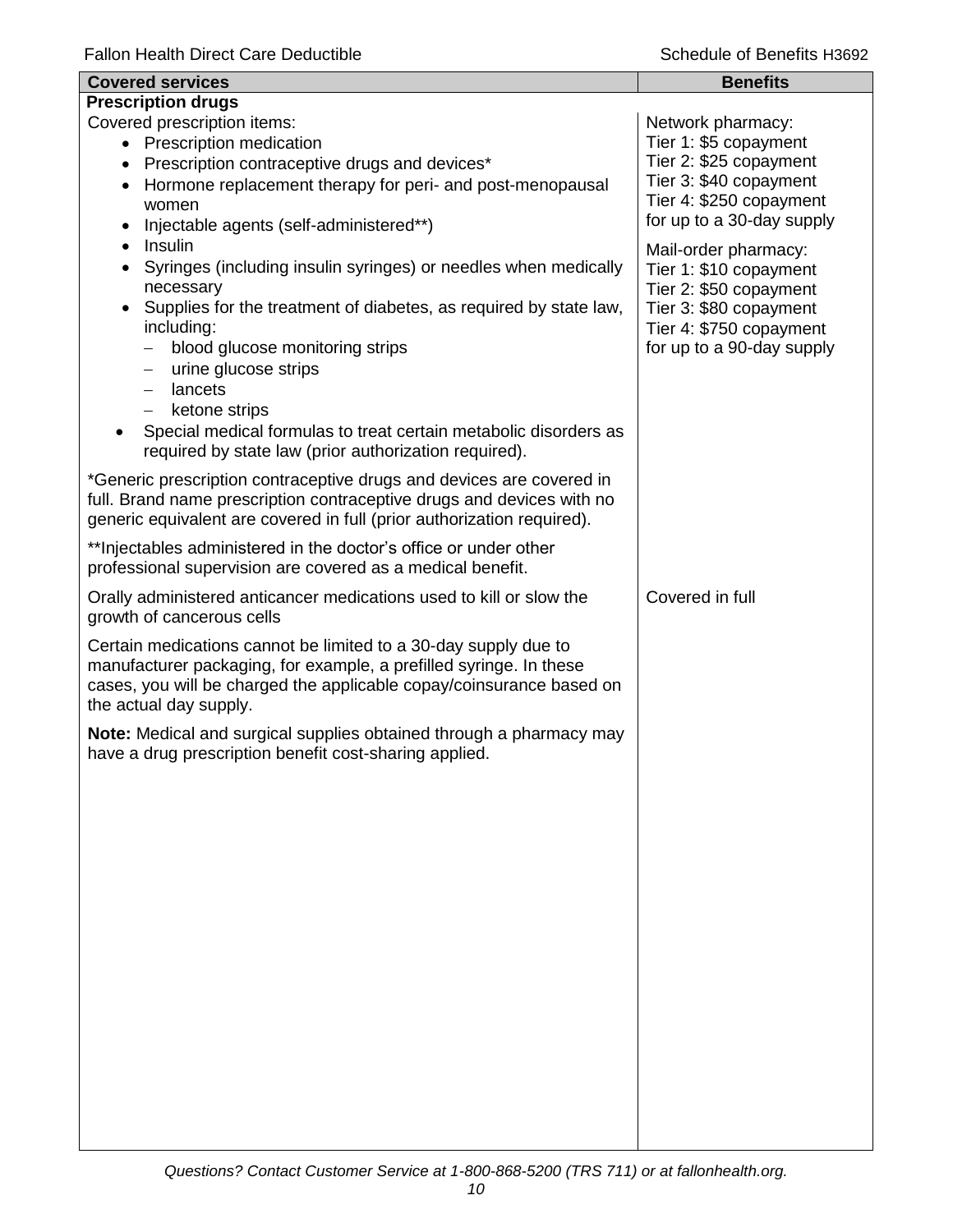| <b>Covered services</b> |                                                                                                                                                                                                                                                                                                                                                                                                                                                                                           | <b>Benefits</b> |
|-------------------------|-------------------------------------------------------------------------------------------------------------------------------------------------------------------------------------------------------------------------------------------------------------------------------------------------------------------------------------------------------------------------------------------------------------------------------------------------------------------------------------------|-----------------|
|                         | <b>Preventive care</b><br>1. Routine physical exams for the prevention and detection of disease                                                                                                                                                                                                                                                                                                                                                                                           | Covered in full |
|                         | 2. Immunizations that are included on the formulary, that are for<br>covered medical benefits and that are ordered, supplied and<br>administered by a plan physician. If administered by a plan<br>specialist, you will generally need to obtain a referral to see the<br>specialist.                                                                                                                                                                                                     | Covered in full |
|                         | 3. A baseline mammogram for women age 35 to 40, and a yearly<br>mammogram for women age 40 and older                                                                                                                                                                                                                                                                                                                                                                                      | Covered in full |
|                         | 4. Routine gynecological care services, including an annual Pap<br>smear (cytological screening) and pelvic exam                                                                                                                                                                                                                                                                                                                                                                          | Covered in full |
| 5.                      | Routine eye exams, once in each 12-month period                                                                                                                                                                                                                                                                                                                                                                                                                                           | Covered in full |
| 6.                      | Hearing and vision screening                                                                                                                                                                                                                                                                                                                                                                                                                                                              | Covered in full |
|                         | 7. Well-child care and pediatric services, at least six times during the<br>child's first year after birth, at least three times during the next year,<br>then at least annually until the child's sixth birthday. This includes<br>the following services, as recommended by the physician and in<br>accordance with state law:<br>• physical examination<br>• history<br>measurements<br>• sensory screening<br>• neuropsychiatric evaluation<br>• development screening and assessment | Covered in full |
|                         | 8. Pediatric services including:<br>appropriate immunizations<br>• hereditary and metabolic screening at birth<br>• newborn hearing screening test performed before the newborn<br>infant is discharged from the hospital or birthing center<br>• tuberculin tests, hematocrit, hemoglobin, and other appropriate<br>blood tests and urinalysis<br>lead screening<br>$\bullet$                                                                                                            | Covered in full |
| 9.                      | Female consultations, examinations, procedures, contraceptive<br>devices, and medical services related to the use of all contraceptive<br>methods*                                                                                                                                                                                                                                                                                                                                        | Covered in full |
|                         | 10. Tobacco counseling sessions with your primary physician or other<br>provider designed to create a plan to stop smoking.                                                                                                                                                                                                                                                                                                                                                               | Covered in full |
|                         | * Prescription contraceptive devices are covered under the prescription<br>drug benefit.                                                                                                                                                                                                                                                                                                                                                                                                  |                 |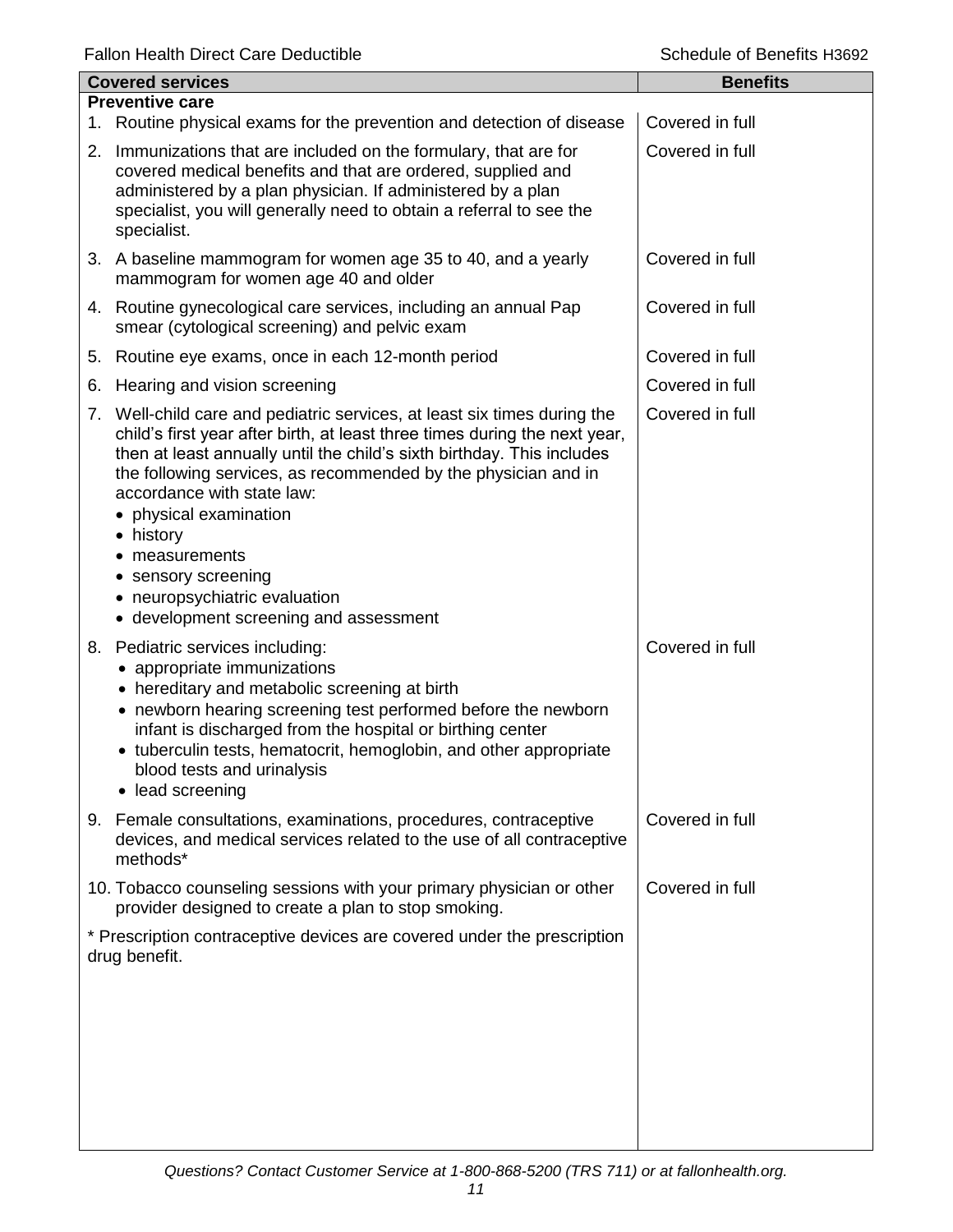|                                          | <b>Covered services</b>                                                                                                                                                                                                                                                                                                                                                                                                                            | <b>Benefits</b>                                                    |  |
|------------------------------------------|----------------------------------------------------------------------------------------------------------------------------------------------------------------------------------------------------------------------------------------------------------------------------------------------------------------------------------------------------------------------------------------------------------------------------------------------------|--------------------------------------------------------------------|--|
| 1.                                       | <b>Reconstructive surgery</b><br>Referral and prior authorization required (unless provided by a Reliant<br>Medical Group specialist and you have a Reliant Medical Group PCP)<br>Inpatient hospital services including room and board in a<br>semiprivate room and the services and supplies that would<br>ordinarily be furnished to you while you are an inpatient, including<br>Massachusetts mandated services for cleft lip and cleft palate | \$750 copayment per<br>admission after you meet<br>your deductible |  |
|                                          | <b>Rehabilitation and habilitation services</b>                                                                                                                                                                                                                                                                                                                                                                                                    |                                                                    |  |
|                                          | Referral required<br>1. Physical and occupational therapy services are covered for up to<br>60 visits combined per benefit period when medically necessary<br>with a PCP referral. After 60 combined physical and occupational<br>therapy visits, prior authorization based on medical necessity is<br>required for additional visits.                                                                                                             | \$35 copayment per visit                                           |  |
|                                          | 2. Medically necessary services for the diagnosis and treatment of<br>speech, hearing and language disorders when services are<br>provided by a plan provider who is a speech-language pathologist<br>or audiologist; and at a plan facility or a plan provider's office with a<br>PCP referral. After 30 speech therapy visits, prior authorization<br>based on medical necessity is required for additional visits.                              | \$35 copayment per visit                                           |  |
|                                          | 3. Cardiac rehabilitation services to treat cardiovascular disease in<br>accordance with state law and Department of Public Health<br>regulations                                                                                                                                                                                                                                                                                                  | \$35 copayment per visit                                           |  |
|                                          | 4. Medically necessary early intervention services delivered by a<br>certified early intervention specialist, according to operational<br>standards developed by the Department of Public Health, for<br>children from birth to their third birthday.                                                                                                                                                                                              | Covered in full                                                    |  |
|                                          | 5. Pulmonary rehabilitation services for chronic obstructive pulmonary<br>disease (COPD) are covered for up to two one-hour sessions per<br>day, for up to 36 lifetime sessions.                                                                                                                                                                                                                                                                   | Covered in full after you<br>meet your deductible                  |  |
| <b>Skilled nursing facility services</b> |                                                                                                                                                                                                                                                                                                                                                                                                                                                    |                                                                    |  |
|                                          | Referral and prior authorization required<br>1. Inpatient hospital services, for up to 100 days per benefit period<br>provided criteria is met, including room and board in a semiprivate<br>room and the services and supplies that would ordinarily be<br>furnished to you while you are an inpatient                                                                                                                                            | \$750 copayment per<br>admission after you meet<br>your deductible |  |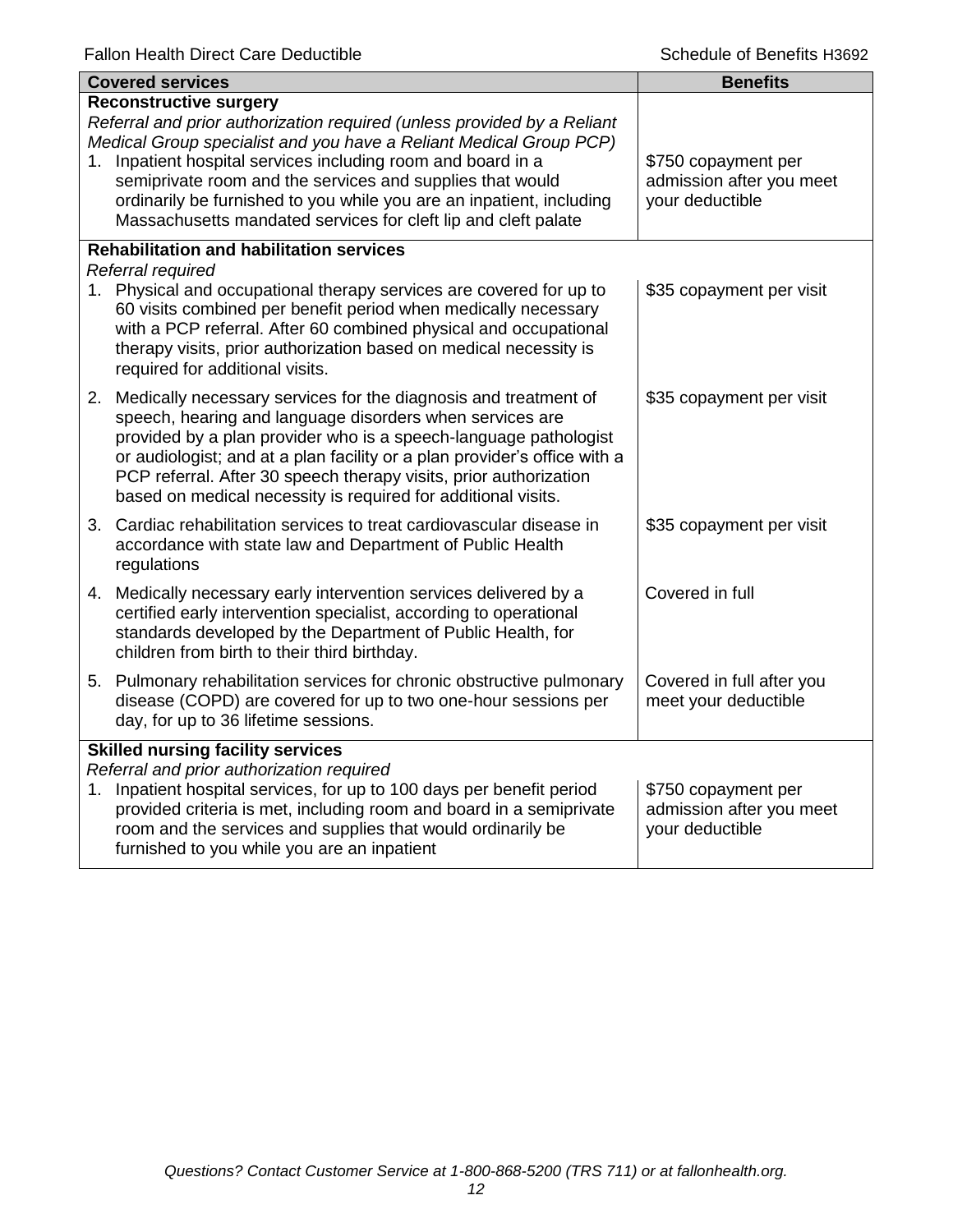# **Addendum Pediatric Dental Services**

# *This addendum is part of your Member* Handbook/Evidence of Coverage.

This addendum provides you with the cost-sharing that you are responsible for when you get covered pediatric dental care from a plan dentist for members under the age of 19. For a list of plan dentists, go to fallonhealth.org or call Customer Service at 1-800-868-5200 (TRS 711).

# **Preventive and Diagnostic Services**

|                                                                                    | <b>Benefits</b> |
|------------------------------------------------------------------------------------|-----------------|
| <b>Preventive and Diagnostic Services</b>                                          |                 |
| Comprehensive Evaluation (once per lifetime per provider or location)<br>$\bullet$ |                 |
| Periodic Oral Exams (two per benefit period)<br>$\bullet$                          |                 |
| Limited oral evaluation (two per benefit period)<br>$\bullet$                      |                 |
| Full mouth x-rays (once every 36 months per provider or location)                  |                 |
| Panoramic x-rays (once every 36 months per provider or location)                   |                 |
| Bitewing x-rays (two per benefit period)<br>٠                                      | Covered in full |
| Single tooth x-rays (one per visit)                                                |                 |
| Teeth cleaning, including minor scaling procedures (two per benefit period)        |                 |
| Fluoride Treatments (one per day per provider or location)                         |                 |
| Space maintainers                                                                  |                 |
| Sealants (Please note: Sealants are not covered on previously restored             |                 |
| teeth) (Once every 36 months per provider or location)                             |                 |

# **Basic Covered Services**

|                                                                           | <b>Benefits</b> |
|---------------------------------------------------------------------------|-----------------|
| <b>Basic Covered Services</b>                                             |                 |
| Amalgam restorations (once per benefit period per tooth)                  |                 |
| Composite resin restorations (once per benefit period per tooth)          |                 |
| Recement crowns/onlays                                                    |                 |
| Rebase or reline dentures (once every 24 months)                          |                 |
| Root canals on permanent teeth (once per lifetime per tooth)              |                 |
| Prefabricated stainless steel crowns (once per lifetime per tooth)        |                 |
| Periodontal scaling and root planning (once every 36 months)              | 25% coinsurance |
| Simple extractions (once per lifetime per tooth, erupted or exposed root) |                 |
| Surgical extractions (once per lifetime per tooth)                        |                 |
| Vital pulpotomy                                                           |                 |
| Apeicocectomy                                                             |                 |
| Palliative care                                                           |                 |
| Anesthesia                                                                |                 |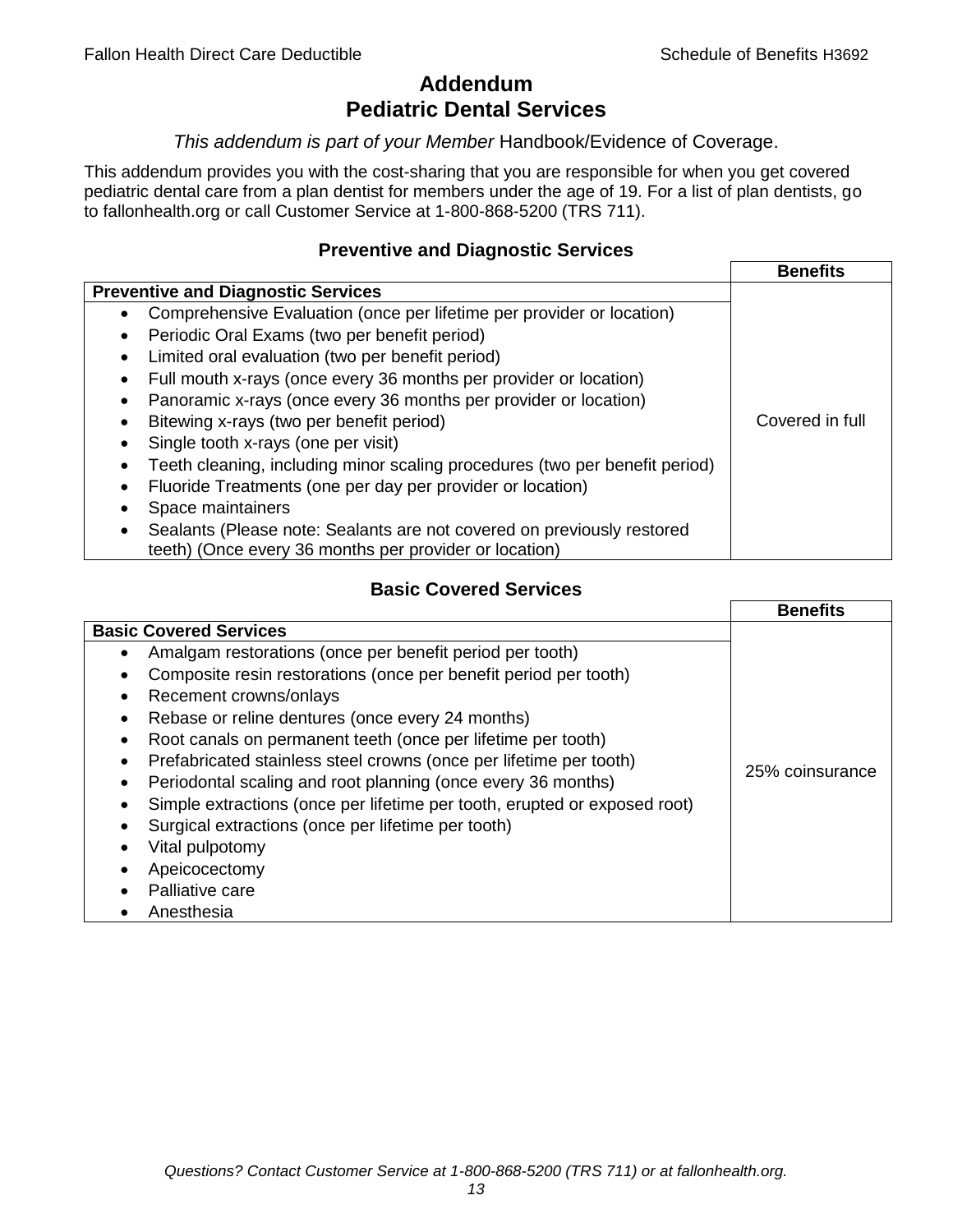# **Major Restorative Services**

|                                                                                                    | <b>Benefits</b> |
|----------------------------------------------------------------------------------------------------|-----------------|
| <b>Major Restorative Services</b>                                                                  |                 |
| • Crown, resin (once every 60 months per tooth)                                                    |                 |
| • Porcelain/ceramic crowns (once every 60 months per tooth)                                        | 50% coinsurance |
| Porcelain fused to metal/mobile/high noble crowns (once every 60 months<br>$\bullet$<br>per tooth) |                 |
| • Partial and complete dentures (once every 84 months)                                             |                 |

# **Orthodontia**

|                                                                                                                                                                                                                                                                        | <b>Benefits</b> |
|------------------------------------------------------------------------------------------------------------------------------------------------------------------------------------------------------------------------------------------------------------------------|-----------------|
| <b>Orthodontia</b>                                                                                                                                                                                                                                                     |                 |
| Coverage is provided for services under the following conditions: only when<br>medically necessary; patient must have severe and handicapping malocclusion as<br>defined by HLD index score of 28 and/or one or more auto qualifiers. Prior<br>authorization required. | 50% coinsurance |

# **Related exclusions**

1. Any service that is not listed in this addendum is not covered.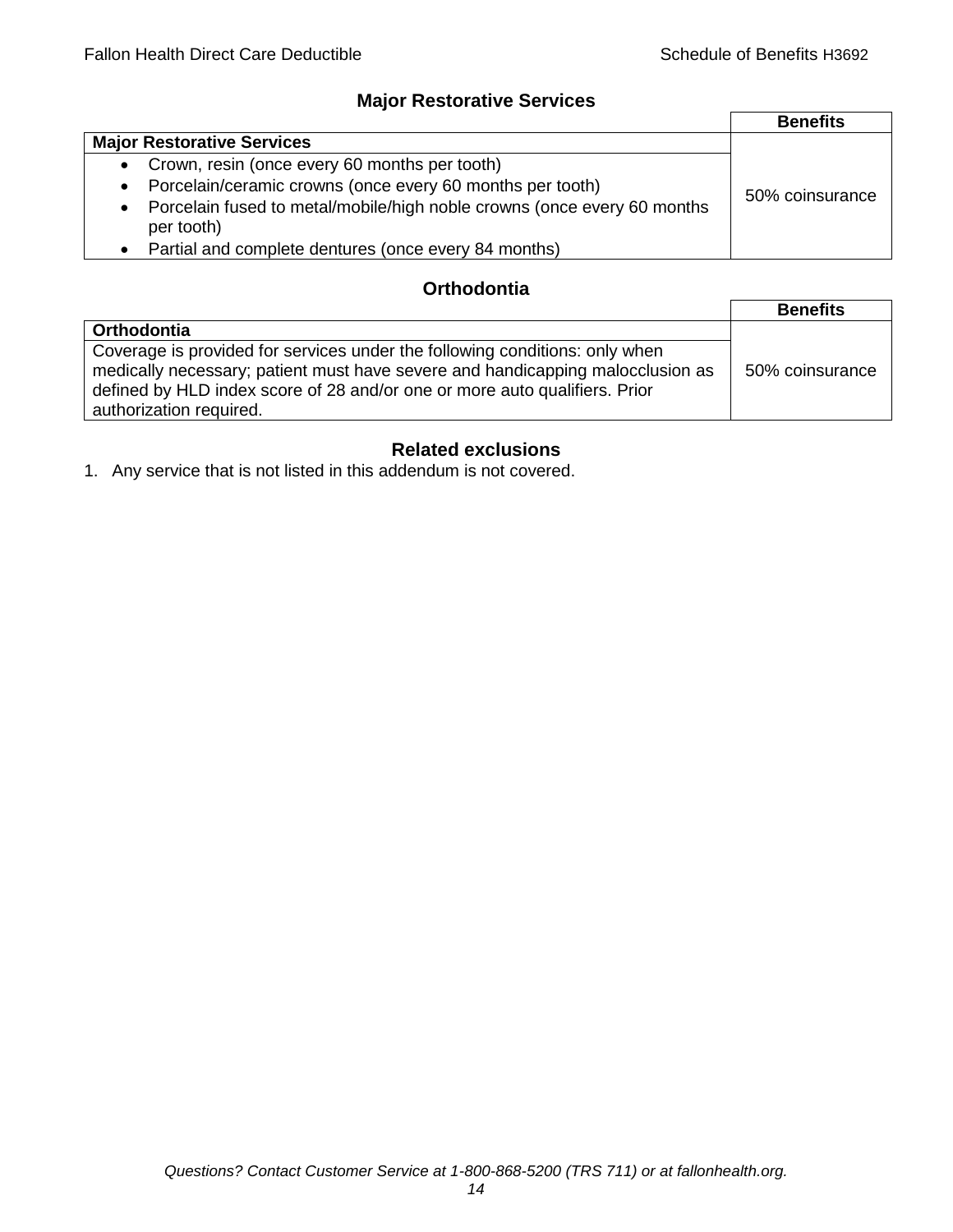# **Addendum Pediatric Vision Services**

# This addendum is part of your *Member Handbook/Evidence of Coverage*.

This addendum provides you with the cost-sharing that you are responsible for when you get covered pediatric vision care from a plan vision provider for members under the age of 19. For more information about your eye and vision care benefits, including a list of plan vision providers, go to fallonhealth.org or call Customer Service at 1-800-868-5200 (TRS 711).

| Service                                                 | Member cost                         |
|---------------------------------------------------------|-------------------------------------|
| Eye exam                                                |                                     |
| Exam with dilation as necessary, once per calendar year | \$0                                 |
| <b>Frames</b>                                           |                                     |
| One designated set, once per calendar year              | \$0                                 |
| Lenses:                                                 |                                     |
| <b>Standard lenses</b>                                  |                                     |
| Single vision                                           | \$0                                 |
| <b>Bifocal</b>                                          | \$0                                 |
| <b>Trifocal</b>                                         | \$0                                 |
| Lenticular                                              | \$0                                 |
| Progressive lenses                                      |                                     |
| Standard                                                | \$0                                 |
| Premium                                                 | \$0 for first \$120 of retail cost, |
|                                                         | 80% of any additional retail cost.  |
| Lens options                                            |                                     |
| Choice of plastic or glass lenses                       | \$0                                 |
| UV treatment                                            | \$0                                 |
| Tint – includes fashion and gradient tinting, and       | \$0                                 |
| oversized and glass-grey #3 prescription sunglass       |                                     |
| lenses                                                  |                                     |
| Standard plastic scratch coating                        | \$0                                 |
| Standard polycarbonate (kids)                           | \$0                                 |
| Plastic photosensitive lenses                           | \$0                                 |
| Other options:                                          |                                     |
| Intermediate vision lenses                              | \$0                                 |
| Standard anti-reflective                                | \$45                                |
| Photochromic plastic                                    | 80% of retail cost                  |
| <b>Blended segment lenses</b>                           | 80% of retail cost                  |
| <b>Polarized lenses</b>                                 | 80% of retail cost                  |
| Premium anti-reflective costing                         | 80% of retail cost                  |
| Ultra anti-reflective coating                           | 80% of retail cost                  |
| Hi-Index lenses                                         | 80% of retail cost                  |
| Other add-ons                                           | 80% of retail cost                  |
| Additional complete pairs of eyewear                    | 60% of retail                       |
|                                                         |                                     |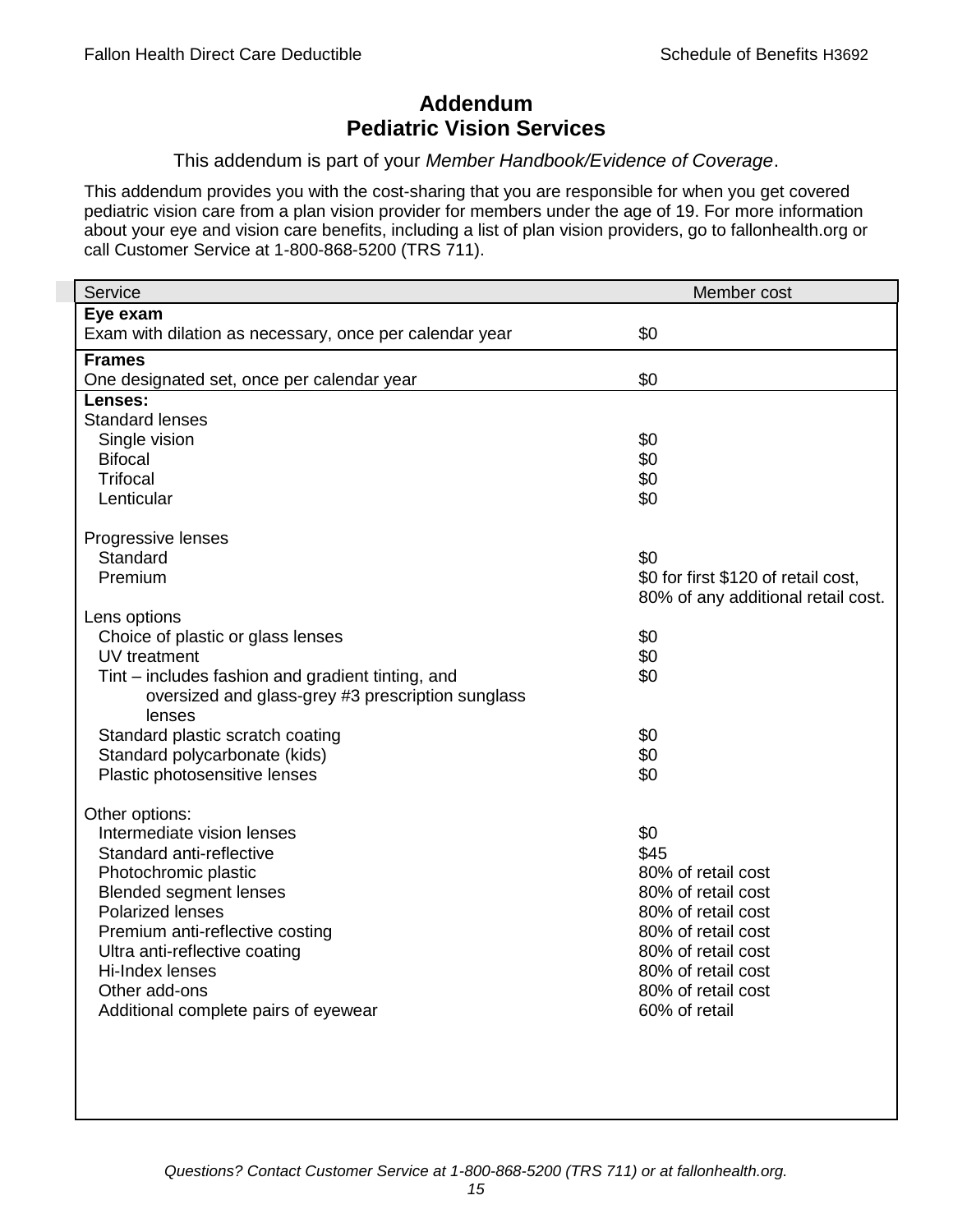| <b>Contact lenses</b><br>One pair of conventional contact lenses, in place of<br>eyeglass lenses                                                                                                                                                                                                                                  | \$0 for first \$150 of retail cost,<br>75% of any additional retail cost. |
|-----------------------------------------------------------------------------------------------------------------------------------------------------------------------------------------------------------------------------------------------------------------------------------------------------------------------------------|---------------------------------------------------------------------------|
| In place of a pair of conventional contact lenses, the<br>member may elect either of the following options:<br>Up to a 6 month supply of monthly or two-week<br>$\bullet$<br>single vision spherical or toric contact lenses<br>Up to a 3 month supply of daily disposable single<br>$\bullet$<br>vision spherical contact lenses |                                                                           |
| Standard contact lens fit and follow-up<br>Premium contact lens fit and follow-up<br>Additional conventional contact lenses                                                                                                                                                                                                       | Up to \$55<br>10% discount from retail price<br>85% of retail cost        |
| Medically necessary contact lenses, in place of other<br>eyewear                                                                                                                                                                                                                                                                  | \$0                                                                       |
| Low vision services                                                                                                                                                                                                                                                                                                               | \$0                                                                       |
| •One comprehensive low vision evaluation, once<br>every five years, when medically necessary                                                                                                                                                                                                                                      | \$0                                                                       |
| • Follow-up care, four visits in any five year period,<br>when medically necessary<br>• Low vision aids, such as high-power spectacles,<br>magnifiers, and telescopes, once every 24<br>months, when medically necessary                                                                                                          | 25% of retail cost                                                        |
| Additional discounts on vision items are available; see<br>a plan provider or contact the plan for details.                                                                                                                                                                                                                       |                                                                           |

# **Related exclusions**

- 1. Orthoptic or vision training, subnormal vision aids and any associated supplemental testing; Aniseikonic lenses.
- 2. Medical and/or surgical treatment of the eye, eyes or supporting structures.
- 3. Any eye or vision examination, or any corrective eyewear required by a policyholder as a condition of employment; Safety eyewear.
- 4. Services provided as a result of any Workers' Compensation law, or similar legislation, or required by any governmental agency or program whether federal, state or subdivisions thereof.
- 5. Non-prescription lenses and/or contact lenses.
- 6. Non-prescription sunglasses.
- 7. Two pair of glasses in lieu of bifocals.
- 8. Services rendered after the date an insured person ceases to be covered under the policy, except when vision materials ordered before coverage ended are delivered, and the services rendered to the insured person are within 31 days from the date of such order.
- 9. Services or materials provided by any other group benefit plan providing vision care.
- 10. Lost or broken lenses, frames, glasses, or contact lenses will not be replaced except in the next benefit period when vision materials would become available.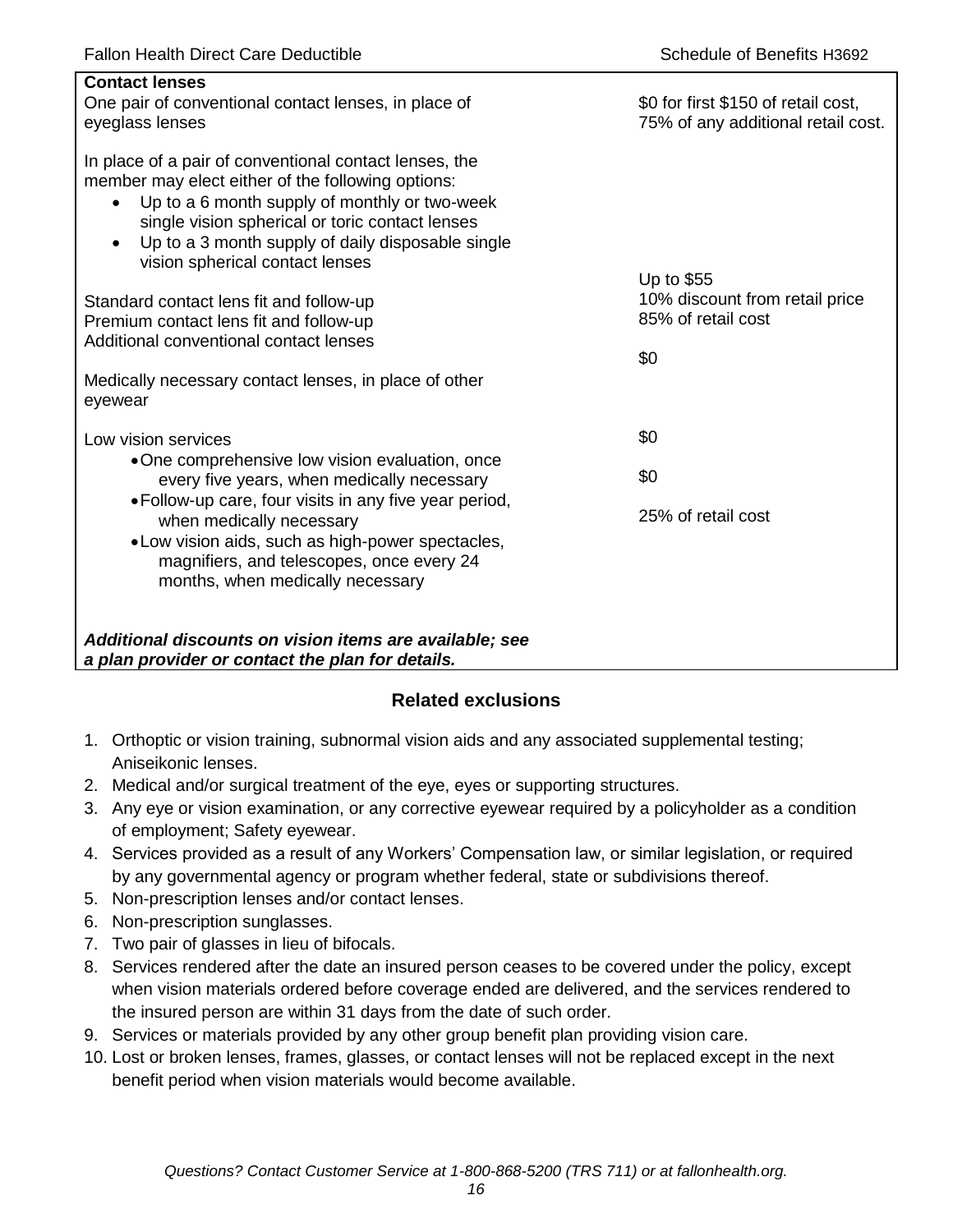# Notice of nondiscrimination

Fallon Health complies with applicable Federal civil rights laws and does not discriminate on the basis of race, color, national origin, age, disability or sex. Fallon does not exclude people or treat them differently because of race, color, national origin, age, disability or sex.

Fallon Health:

- Provides free aids and services to people with disabilities to communicate effectively with us, such as:
	- o Qualified sign language interpreters
	- $\circ$  Written information in other formats (large print, audio, accessible electronic formats, other formats)
- Provides free language services to people whose primary language is not English, such as:
	- o Qualified interpreters
	- o Information written in other languages

If you need these services, contact Customer Service at the phone number on the back of your member ID card, or by email at cs@fallonhealth.org.

If you believe that Fallon Health has failed to provide these services or discriminated in another way on the basis of race, color, national origin, age, disability or sex, you can file a grievance with:

Compliance Director Fallon Health 10 Chestnut St. Worcester, MA 01608

Phone: 1-508-368-9988 (TRS 711) Email: compliance@fallonhealth.org

You can file a grievance in person or by mail, fax or email. If you need help filing a grievance, the Compliance Director is available to help you.

You can also file a civil rights complaint with the U.S. Department of Health and Human Services, Office for Civil Rights, electronically through the Office for Civil Rights Complaint Portal, available at https://ocrportal.hhs.gov/ocr/portal/lobby.jsf, or by mail or phone at:

U.S. Department of Health and Human Services 200 Independence Avenue SW., Room 509F, HHH Building Washington, D.C., 20201

Phone: 1-800-368-1019 (TDD: 1-800-537-7697)

Complaint forms are available at http://www.hhs.gov/ocr/office/file/index.html.

16-735-009 Rev. 01 4/17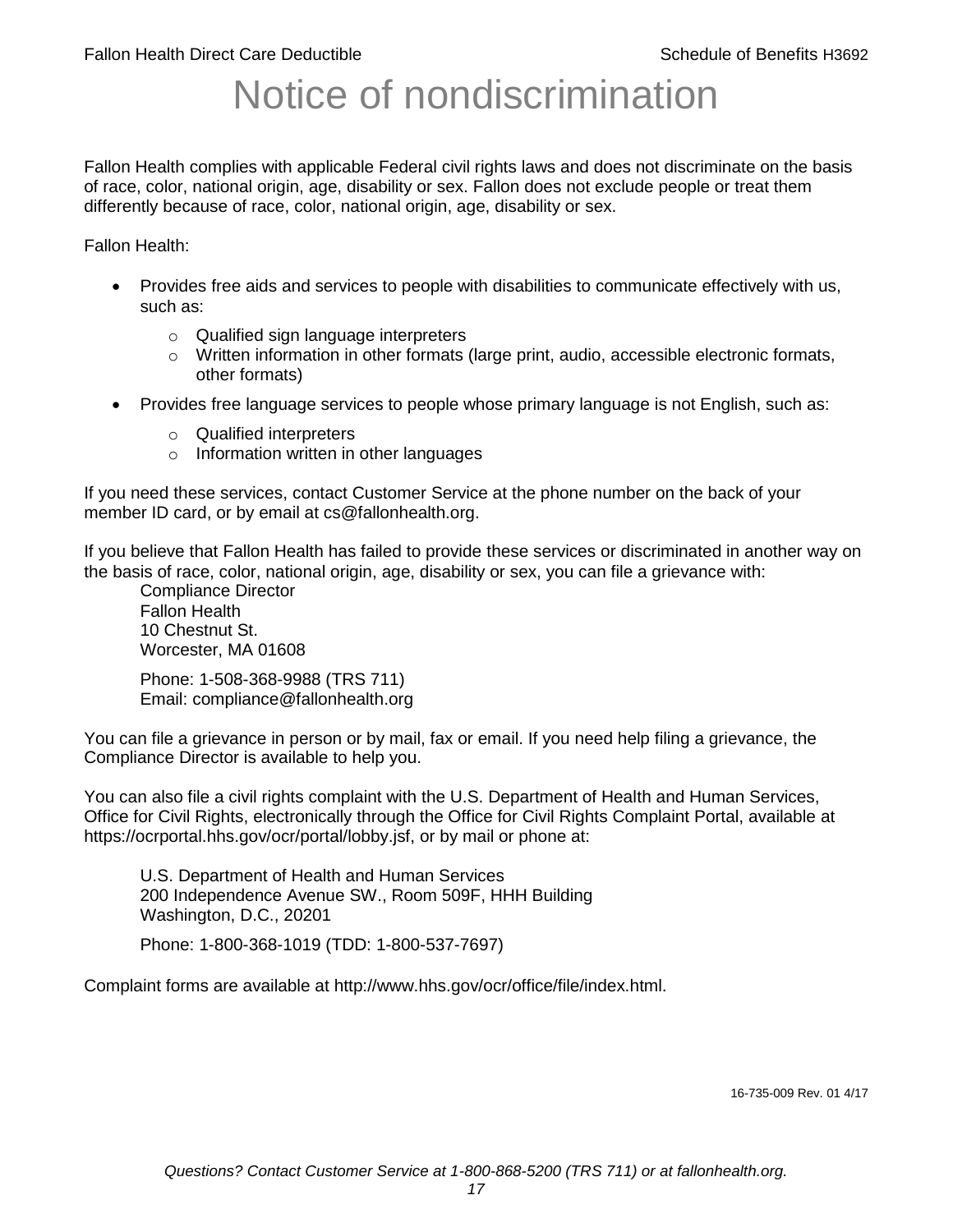# Important!

If you, or someone you're helping, has questions about Fallon Health, you have the right to get help and information in your language at no cost. To talk to an interpreter, call 1-800-868-5200.

#### **Spanish:**

Si usted, o alguien a quien usted está ayudando, tiene preguntas acerca de Fallon Health, tiene derecho a obtener ayuda e información en su idioma sin costo alguno. Para hablar con un intérprete, llame al 1-800-868-5200.

#### **Portuguese:**

Se você, ou alguém a quem você está ajudando, tem perguntas sobre o Fallon Health, você tem o direito de obter ajuda e informação em seu idioma e sem custos. Para falar com um intérprete, ligue para 1-800-868-5200.

#### **Chinese:**

如果您,或是您正在協助的對象,有關於[插入項目的名稱 Fallon Health 方面的問題, 您有權利免費以您的母語得到幫助和訊息。洽詢一位翻譯員, 請撥電話 [在此插入數字 1-800-868-5200.

#### **Haitian Creole:**

Si oumenm oswa yon moun w ap ede gen kesyon konsènan Fallon Health, se dwa w pou resevwa asistans ak enfòmasyon nan lang ou pale a, san ou pa gen pou peye pou sa. Pou pale avèk yon entèprèt, rele nan 1-800-868-5200.

#### **Vietnamese:**

Nếu quý vị, hay người mà quý vị đang giúp đỡ, có câu hỏi về Fallon Health, quý vị sẽ có quyền được giúp và có thêm thông tin bằng ngôn ngữ của mình miễn phí. Để nói chuyện với một thông dịch viên, xin gọi 1-800-868-5200.

#### **Russian:**

Если у вас или лица, которому вы помогаете, имеются вопросы по поводу Fallon Health, то вы имеете право на бесплатное получение помощи и информации на вашем языке. Для разговора с переводчиком позвоните по телефону 1-800-868-5200.

#### **Arabic:**

إن كان لديك أو لدى شخص تساعده أسئلة بخصوص Health Fallon، فلديك الحق في الحصول على المساعدة والمعلومات الضرورية بلغتك من دون اية تكلفة .للتحدث مع مترجم اتصل ب .1-800-868-5200

## **Khmer/Cambodian:**

ប្រសិនបរើអ្នក ឬនរណាម្ននក់ដែលអ្នកកំពុងដែជយ ម្ននសំណួរអ្៎ពី Fallon Health រប, អ្នកម្ននសិេធិេ្រុលជំនួយនិងព័ែ៌ម្នន បៅកនុងភាសា ររស់អ្នក រោយម្ិនអ្ស់រ្ំ ក់ ។ ដររំម្ រនី ិយាយជាម្ួយអ្នក កែប្រ សូ ម្ 1-800-868-5200 ។